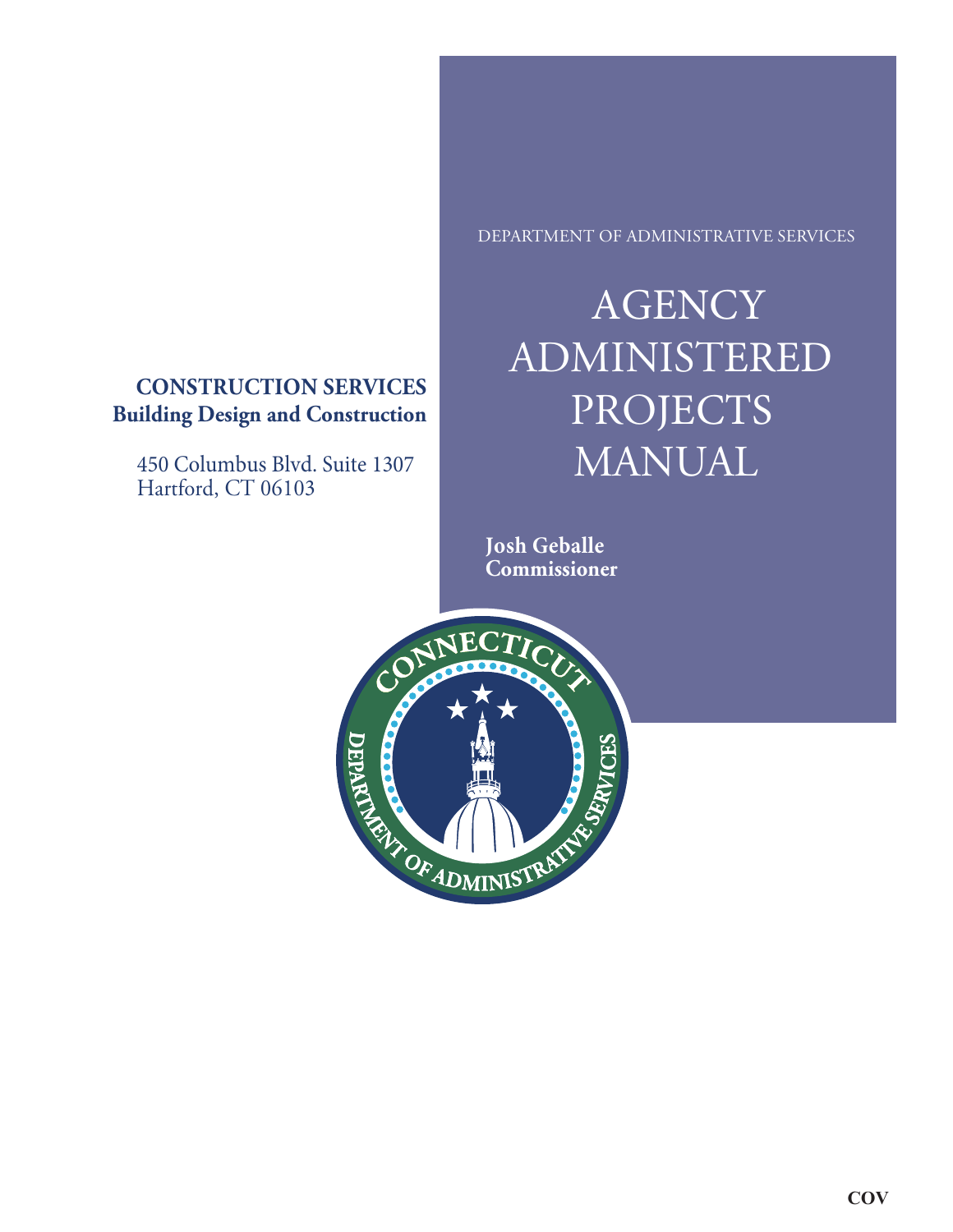### **Table of Contents 0500 – Agency Administered Projects Manual**

| 0500 - Agency Administered Projects Manual |       |                                                                  |                                                                                                                                                                              |  |                |  |
|--------------------------------------------|-------|------------------------------------------------------------------|------------------------------------------------------------------------------------------------------------------------------------------------------------------------------|--|----------------|--|
| <b>Table of Contents</b>                   |       |                                                                  |                                                                                                                                                                              |  |                |  |
| <b>Section</b><br>No.'s                    |       | Latest<br><b>Title</b><br><b>Update</b>                          |                                                                                                                                                                              |  | Page #         |  |
| $\bf{0}$                                   |       | <b>Table of Contents</b><br>i-ii                                 |                                                                                                                                                                              |  |                |  |
| 1.0                                        |       | <b>General Information</b><br>$1 - 6$                            |                                                                                                                                                                              |  |                |  |
|                                            | 1.1   |                                                                  | <b>Purpose of this Manual</b>                                                                                                                                                |  | 1              |  |
|                                            | 1.2   |                                                                  | <b>Department Documents and Forms</b>                                                                                                                                        |  | $\mathbf 2$    |  |
|                                            | $1.3$ | <b>Abbreviations</b><br>$\mathbf 2$                              |                                                                                                                                                                              |  |                |  |
|                                            | 1.4   | <b>Definitions</b>                                               |                                                                                                                                                                              |  | $\overline{2}$ |  |
|                                            | 1.5   |                                                                  | <b>Statutory References</b>                                                                                                                                                  |  | 5              |  |
| 2.0                                        |       |                                                                  | <b>Agency Administered Projects</b>                                                                                                                                          |  | $7 - 25$       |  |
|                                            | 2.1   |                                                                  | <b>General Requirements</b>                                                                                                                                                  |  | $\overline{7}$ |  |
|                                            | 2.2   |                                                                  | <b>Capital Project Initiation Request &amp; Approval Process</b>                                                                                                             |  | 8              |  |
|                                            |       | 2.2.1                                                            | <b>Emergency Repairs</b>                                                                                                                                                     |  | 8              |  |
|                                            |       | 2.2.2                                                            | <b>Capital Project Initiation Request - Small Projects</b>                                                                                                                   |  | 9              |  |
|                                            |       |                                                                  | 2.2.2.1<br><b>State Contract for Time and Material Services</b><br>2.2.2.2<br><b>Bid</b><br><b>Approval Process for Capital Project Form Letters</b><br>2.2.2.3              |  |                |  |
|                                            |       | 2.2.3                                                            | <b>Capital Project Initiation Request - Special Conditions</b>                                                                                                               |  | 11             |  |
|                                            |       |                                                                  | 2.2.3.1<br><b>Request for Declaration of Emergency</b><br>2.2.3.2<br><b>Approval Process for Declaration of Emergency</b><br><b>Request for HazMat Assistance</b><br>2.2.3.3 |  |                |  |
|                                            |       | 2.2.4                                                            | Capital Project Initiation Request - Form 1105                                                                                                                               |  | 13             |  |
|                                            |       |                                                                  | 2.2.4.1<br>Form 1105 Requirements<br><b>Approval Process for Form 1105</b><br>2.2.4.2                                                                                        |  |                |  |
|                                            | 2.3   |                                                                  | <b>Project Initiation Phase</b>                                                                                                                                              |  | 15             |  |
|                                            | 2.4   | <b>Design Phase</b>                                              |                                                                                                                                                                              |  | 16             |  |
|                                            | 2.5   |                                                                  | <b>Bid/Procurement Phase</b>                                                                                                                                                 |  | 17             |  |
|                                            |       | 2.5.1                                                            | <b>Pre-Bid</b>                                                                                                                                                               |  | 17             |  |
|                                            |       | 2.5.2                                                            | <b>Bid</b>                                                                                                                                                                   |  | 18             |  |
|                                            |       | 2.5.3                                                            | <b>Bid Documents</b>                                                                                                                                                         |  | 20             |  |
|                                            |       | 2.5.4                                                            | <b>Minority &amp; Small Business Set Aside Program</b>                                                                                                                       |  | 20             |  |
|                                            | 2.6   | <b>Construction Phase</b><br><b>Project Closeout</b>             |                                                                                                                                                                              |  | 21             |  |
|                                            | 2.7   |                                                                  |                                                                                                                                                                              |  | 22             |  |
|                                            | 2.8   |                                                                  | Suspension/Reactivation/Termination of an On-Call Task Assignment                                                                                                            |  | 24             |  |
|                                            |       | 2.8.1                                                            | <b>Suspension of an On-Call Task Assignment</b>                                                                                                                              |  | 24             |  |
|                                            |       | 2.8.2<br><b>Reactivation of an On-Call Task Assignment</b><br>24 |                                                                                                                                                                              |  |                |  |
|                                            |       | 2.8.3                                                            | <b>Termination of an On-Call Task Assignment</b>                                                                                                                             |  | 25             |  |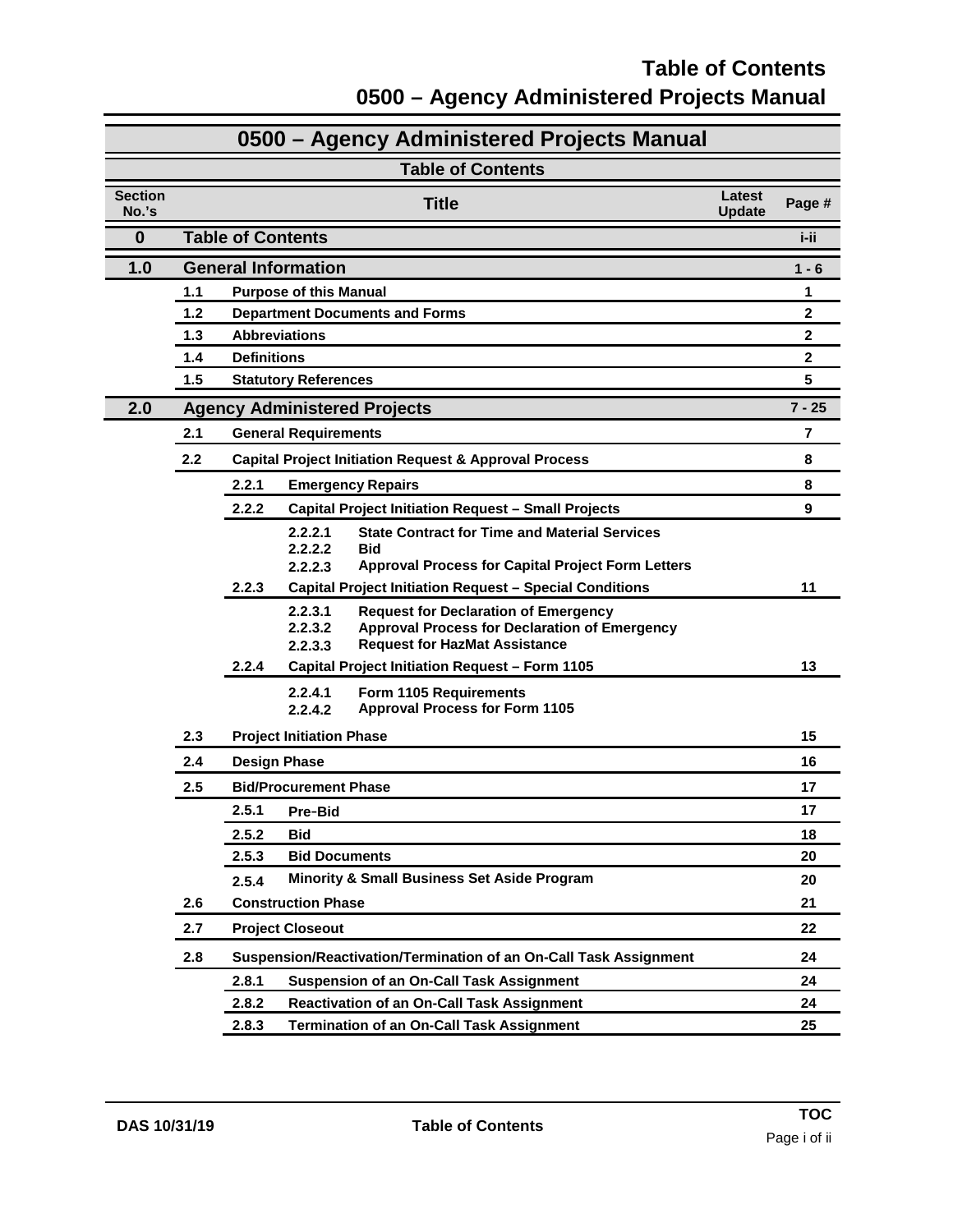### **Table of Contents 0500 – Agency Administered Projects Manual**

| <b>Section</b><br>No.'s |                                                                         | Latest<br><b>Title</b><br>Page #<br><b>Update</b>                         |  |  |  |  |
|-------------------------|-------------------------------------------------------------------------|---------------------------------------------------------------------------|--|--|--|--|
| 3.0                     | <b>Reference Documents</b><br>26                                        |                                                                           |  |  |  |  |
|                         | 3.1                                                                     | <b>Project Manuals &amp; Guidelines (0000 Series)</b>                     |  |  |  |  |
|                         | <b>Project Initiation and Consultant Selection (1000 Series)</b><br>3.2 |                                                                           |  |  |  |  |
|                         | Design Phase Forms (3000 Series)<br>3.3 <sub>2</sub>                    |                                                                           |  |  |  |  |
|                         | 3.4                                                                     | <b>Bid Phase Forms (6000 Series)</b>                                      |  |  |  |  |
|                         | <b>Construction Phase Forms (7000 Series)</b><br>3.5                    |                                                                           |  |  |  |  |
| 4.0                     | <b>Appendices</b>                                                       |                                                                           |  |  |  |  |
|                         | <b>Appendix I</b>                                                       | <b>Emergency Project Contact Information</b>                              |  |  |  |  |
|                         |                                                                         | <b>Capital Project Initiation Request Workflows</b><br><b>Appendix II</b> |  |  |  |  |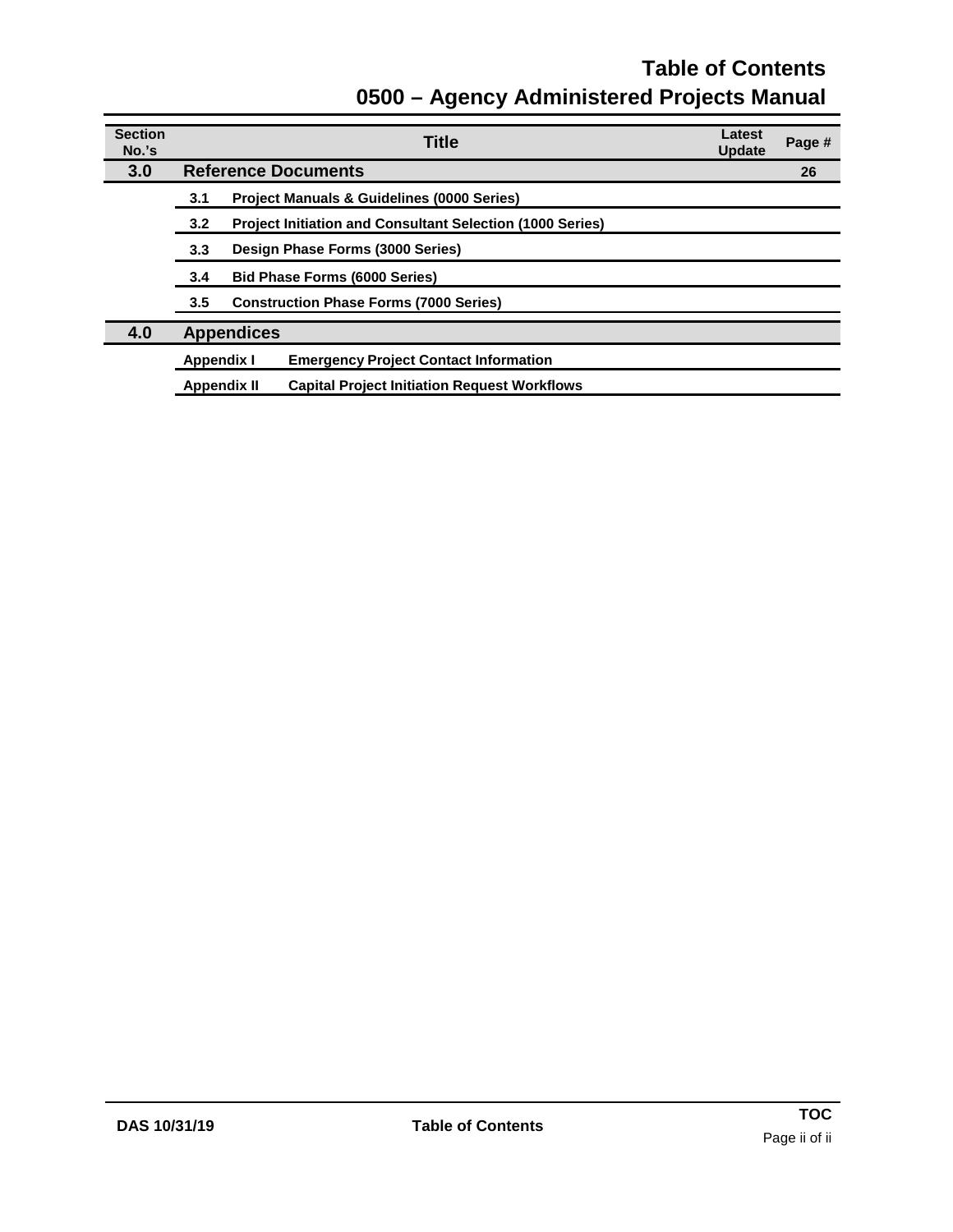#### **1.0 GENERAL INFORMATION**

#### <span id="page-3-0"></span>**1.1 Purpose of this Manual**

This Agency Administered (AA) Projects Manual provides Client Agencies with guidelines, standards, and procedures to self-administer a capital construction project.

#### **Manual Update**

This Manual will be updated from time to time to reflect changes in statute, regulation, policy and procedures. Updates will be posted semi-annually, if applicable, in a Manual Notice as a preface to the Manual. DAS will notify Client Agencies, via email, if such Manual Notice is posted. Any questions, comments, or suggestions regarding this Manual should be submitted to DAS Construction Support Services [\(CSS\)](mailto:craig.russell@ct.gov).

#### **Introduction to the Department of Administrative Services (DAS)**

DAS is responsible for most new building and capital improvements to State property and buildings and provides resources for Agencies to initiate State Building Construction Projects, otherwise known as "Capital Building Construction Projects." The authority of the DAS is defined under Title 4a and 4b of the Connecticut General Statutes.

#### **Organization of the DAS, Construction Services**

The Construction Services section of DAS consists of the following units: Construction Support Services, Office of Design and Construction, Office of Legal Affairs, Policy and Procurement, and the Offices of State Building Inspector and Fire Marshal.

DAS has the primary state responsibility for hiring architects, engineers, and construction administrators ("consultants"), as well as construction managers, design-builders and general contractors related to building, site and facility projects. DAS is also responsible for hiring professional design and construction consultants, on an on-call basis, to provide a range of services or tasks to support AA Capital Construction Projects.

CSS manages the intake, processing, and tracking of all Capital Building Construction Project requests; requests a Capital Project Number be assigned to the Project by the DAS Financial Unit; administers the process for the selection of an on-call consultant for said projects and assists in drafting and executing task letters for services to be provided by said consultant; manages the intake and processing of Requests for Declaration of Emergency and manages the closeout process for AA Projects.

The Office of Design and Construction (ODC) is responsible for administering state Capital Building Construction Projects through planning, design and construction for both new and renovation projects. ODC includes teams that handle most agencies' Capital Building Project needs throughout the State. Each team has qualified professional staff to comply with their agencies' requirements. A team may consist of the following types of staff: Assistant Director of Project Management (ADPM), Project Managers (PMs), Associate Project Manager (ASPM), Assistant Project Managers (APM), and Administrative support.

The ADPMs manage the Project Teams to assure the agencies' needs are being met. The PM or ASPM is directly responsible for the project, and is the main contact with the Agency and the consultants on a day to day basis. The APMs are the project support staff that have professional expertise in construction, codes, mechanical, electrical, or other areas that can complement the PM or ASPM.

Services provided by the ODC include project management support services for Agency Administered (AA) projects and consist of the following: scheduling and participating in scope review meetings with the Agency and Consultant to develop a Capital Building Construction Project scope of work; negotiating the fee with the consultant, on behalf of the Agency, for the proposed scope of work; and preparation of a task letter agreement, by and between the consultant and DAS , for the consultant to perform the work for the Agency.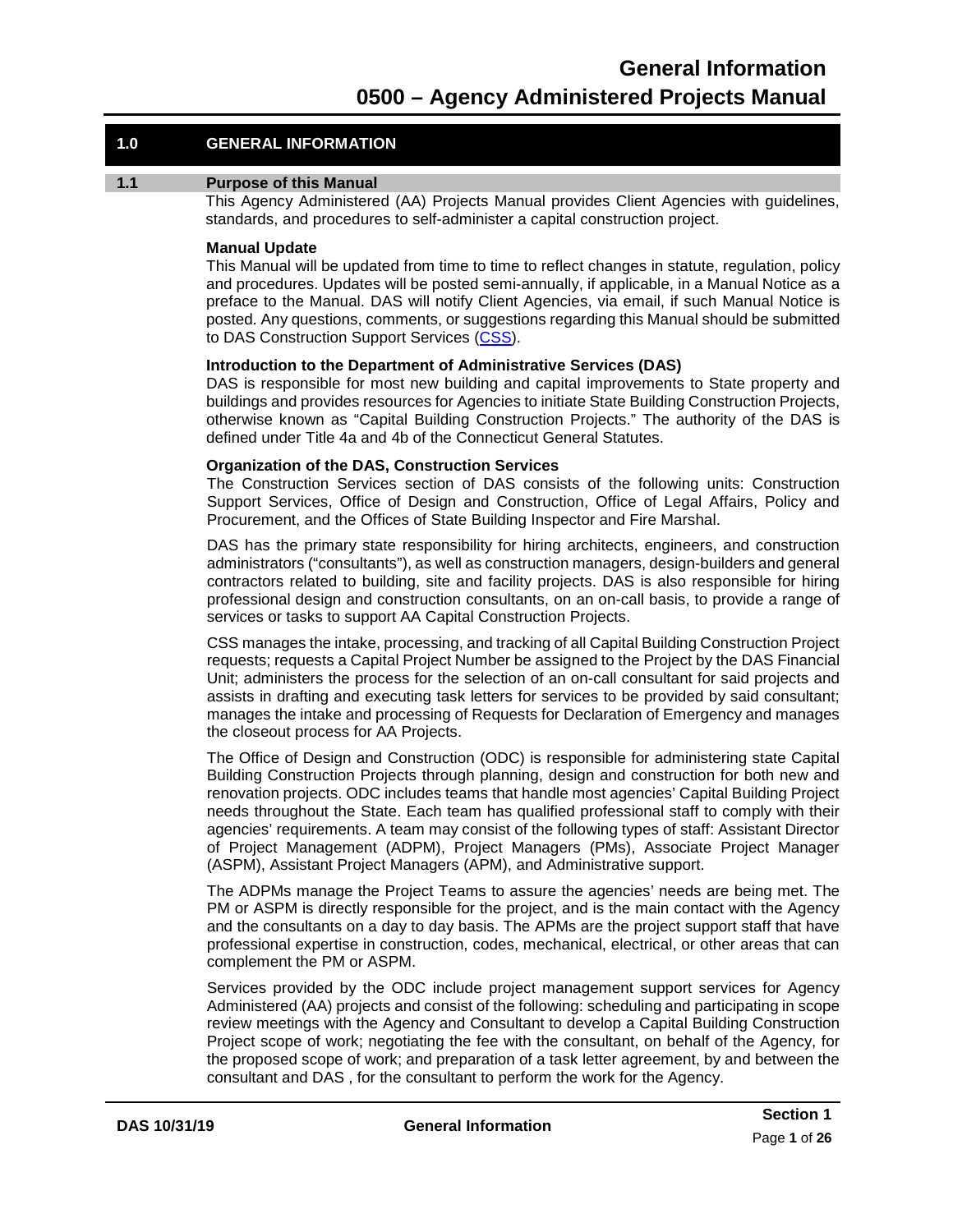#### <span id="page-4-0"></span>**1.2 Department Documents and Forms**

Documents and Forms referenced in this Manual are available on the Department Webpage or in the **[DAS/CS Library](https://portal.ct.gov/DAS/Lists/DAS-Construction-Services-Library)** (https://portal.ct.gov/DAS/Lists/DAS-Construction-Services-Library). Click on the Library (Forms and Publications) at the top of the web page and select the appropriate form number series to view or copy the appropriate form(s). The forms are revised periodically and re-posted to the Library. **Prior to using any previously copied forms, the current version of the form from the Library should be consulted**. DAS will endeavor to update the forms on an annual basis. If, however, circumstances warrant, there may be an interim modification and notice will be provided to all Agencies of any such change. The forms are arranged by project stage.

#### <span id="page-4-1"></span>**1.3 Abbreviations**

| AΑ            | <b>Agency Administered</b>                                           |
|---------------|----------------------------------------------------------------------|
| ADPM          | <b>Assistant Director Project Manager</b>                            |
| A/E           | <b>Architect/Engineer</b>                                            |
| APM           | <b>Assistant Project Manager</b>                                     |
| <b>ASPM</b>   | <b>Associate Project Manager</b>                                     |
| CА            | <b>Construction Administrator</b>                                    |
| C.G.S.        | <b>Connecticut General Statutes</b>                                  |
| <b>CHRO</b>   | <b>Commission on Human Rights and Opportunities</b>                  |
| CSS           | <b>Construction Support Services</b>                                 |
| DAS           | <b>Department of Administrative Services</b>                         |
| <b>DAS/CS</b> | <b>Department of Administrative Services / Construction Services</b> |
| DC            | <b>Deputy Commissioner</b>                                           |
| ODC           | <b>Office of Design and Construction</b>                             |
| PМ            | <b>Project Manager</b>                                               |
|               |                                                                      |

#### <span id="page-4-2"></span>**1.4 Definitions for Agency Administered Projects**

**Acceptance of the Work:** The Agency's acknowledgement of the Acceptance of the Work, through the Certificate of Acceptance, that all Work has been completed, with the exception of heating and cooling systems requiring seasonal testing, and approved deferred Functional Performance Testing, to certify Functional Completion of those systems. The Agency's prior written approval shall be required for any and all such exceptions.

**Agency:** The institiution or organization, as defined under the provisions of C.G.S. Section 4b-52, having administrative authority of the facility in which the Work is being performed.

**Agency project manager:** The individual employed by the Agency to represent the Agency and is certified by the Agency as being qualified to be responsible for the overall management and oversight of the Project.

**Architect, Engineer, or Landscape Architect:** A sole proprietor, partnership, firm, corporation or other business organization under contract with the DAS, commissioned to prepare Contract Drawings and Specifications for the Agency, to advise the Agency and in certain cases, to perform regular inspections and other services during construction, when authorized as part of its commission. Also referred to as the A/E.

**Bidder:** A sole proprietor, partnership, firm, corporation, or other business organization submitting a Bid on the Bid Proposal Form for the Work contemplated.

**Bidding Documents:** Collectively, the bidding requirements and the proposed Contract Documents, including any addenda issued prior to receipt of Bids.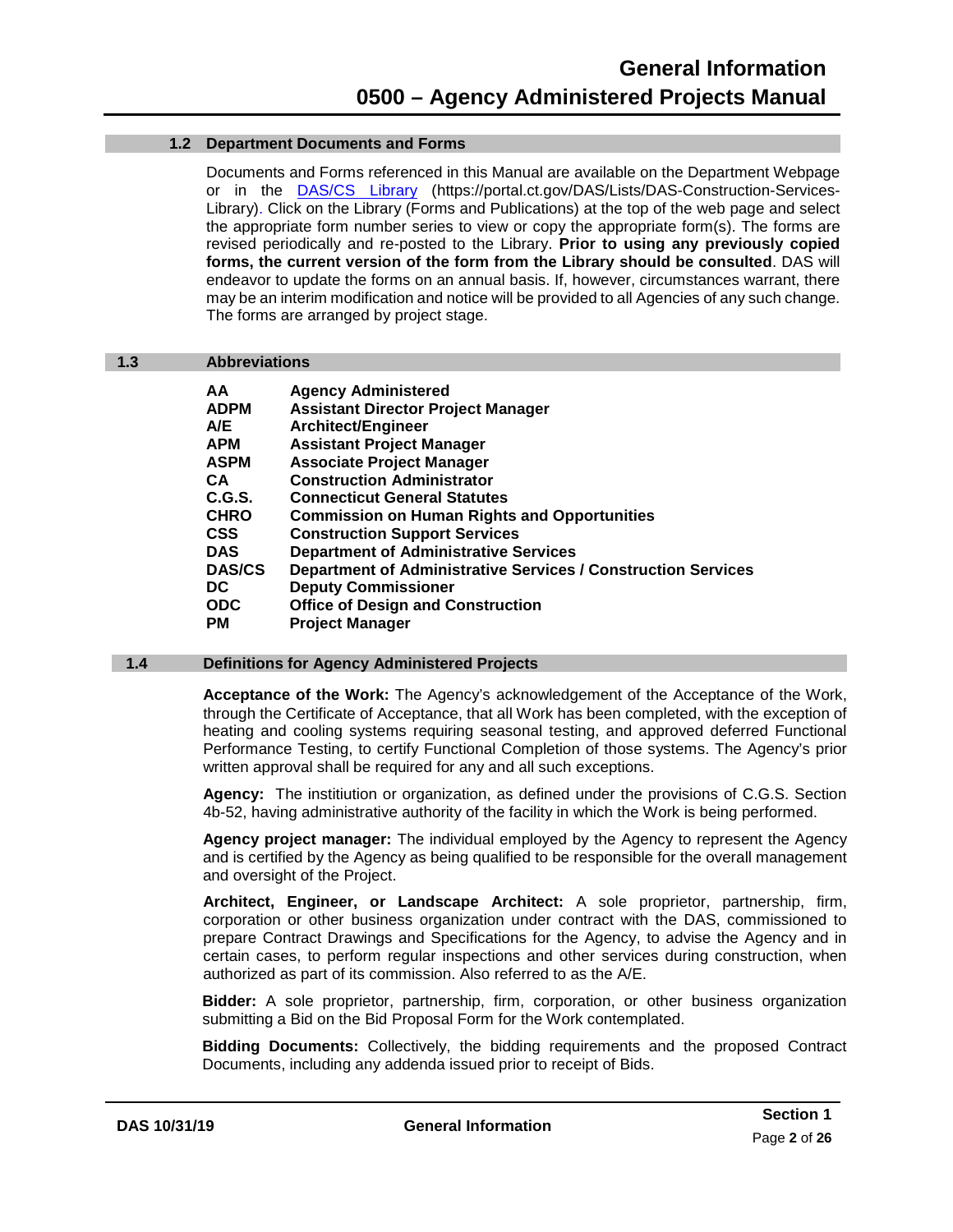**Bid or Bid Proposal Form:** A complete and duly signed proposal to perform Work (or a designated portion thereof) for a stipulated sum in accordance with the Bidding Documents.

**Certificate of Acceptance:** A document issued by the Agency to the Contractor stating that all Work specified in the Certificate of Acceptance has been completed and accepted by the Agency.

**Certificate of Compliance:** A document certifying that a portion of the project completed, either the design portion or construction portion, has been performed in substantial compliance with the Connecticut State Building Code and all other applicable codes as required by Chapter 541 of the Connecticut General Statutes (C.G.S). The Certificate of Compliance shall be issued and signed by the Architect or Engineer of Record or qualified Agency Architect/Engineer Representative, the General Contractor, and the Department Head or Authorized Representative of the Client Agency.

**Certificate of Substantial Completion:** Substantial Completion is the stage in the progress of the Work when the Work or designated portion thereof is sufficiently complete in accordance with the Contract Documents. The Certificate of Substantial Completion is a document prepared by the Architect or Engineer and approved by the Agency on the basis of an inspection stating:

- That the Work, or a designated portion thereof, is determined to be Substantially Complete;
- The date of Substantial Completion;
- The responsibilities of the Agency and the Contractor for security, maintenance, heat, utilities, damage to the Work and insurance; and
- The time within which the Contractor shall complete the remaining Work.

**Construction Administrator:** A sole proprietor, partnership, firm, corporation or other business organization, under contract with DAS to provide the Agency with project oversight services to ensure fulfillment of all requirements of the Contract Documents.

**Construction Documents:** Drawings, and Specifications, signed and sealed by the Architect and/or Engineer or qualified Agency Architect/Engineer Representative, that set forth in detail the requirements for the construction of the Project and shall be certified to be in substantial compliance with applicable State of CT building/fire codes and statutes, by the Designer of Record and the Department Head or Authorized Representative of the Client Agency, and are in conformance with the code requirement provisions of the most current version of the DAS Consultants Procedure Manual.

**Contract Documents**: The Agreement between Agency and Contractor, Conditions of the Contract (General Conditions, Supplementary Conditions, General Requirements and other Conditions), Drawings, Specifications, and Addenda issued prior to execution of the Contract, other documents listed in the Agreement and Modifications issued after execution of the Contract, all of which shall constitute the Contract Documents.

**Contractor or General Contractor:** A sole proprietor, partnership, firm or corporation, under direct Contract with the **Agency** responsible for performing the Work under the Contract Documents. Whenever the words "Contractor" or "General Contractor" (GC) are used it shall be understood to mean Contractor.

**Department of Administrative Services Project Manager:** The individual employed by the Department, designated and authorized by it, to: 1) Draft a Consultant Project Initiation Scope Meeting Agenda and then schedule a Scope Meeting with the Agency and Consultant to review the project scope of work; 2) Conduct all fee negotiations with the Consultant in consultation with the Agency; and 3) Draft a task letter against the subject On-Call Contract to perform the proposed scope of work.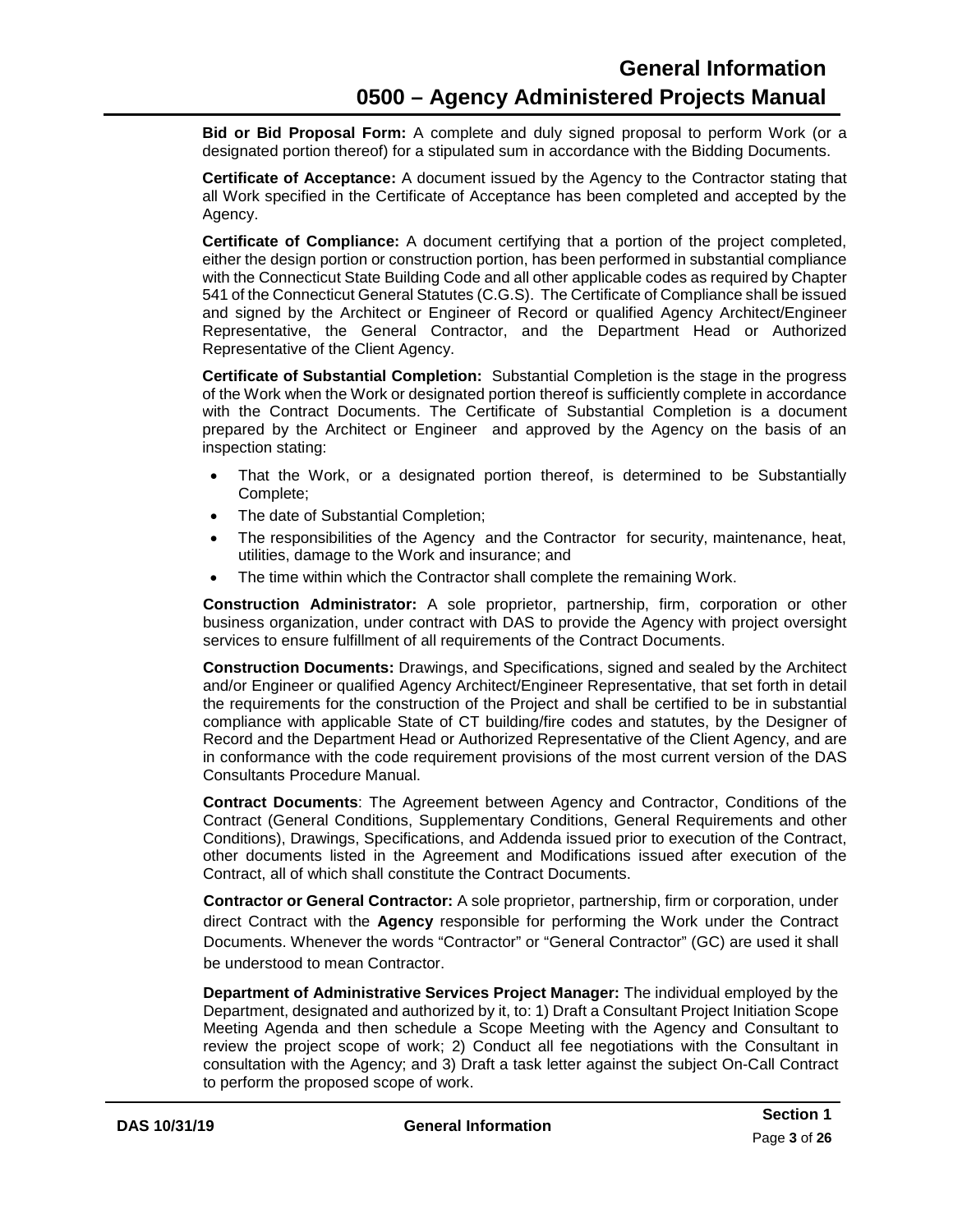**General Contract:** The Agreement between the Agency and Contractor.

**Manual:** For purposes of this document, the "Manual" is the Agency Administered Projects Manual.

**Notice To Proceed:** Written notice, issued by the Agency or the Agency's authorized representative, to the Contractor, authorizing the Contractor to proceed with the Work and establishing the date for commencement of the Contract Time.

**On-Call Contract:** The Agreement between DAS and Consultant to provide certain on-call services for a not to exceed designated maximum fee.

**Project:** The total Work authorized to be performed under a specific Capital Project Initiation Request.

**Project Manual:** The set of documents assembled for the Work which includes, but is not limited to, Contract Documents, Bidding Requirements, Sample Forms, Conditions of the Contract, General Requirements, and the Specifications.

**Substantial Completion:** The stage in the progress of the Work when the Work or designated portion thereof is sufficiently complete in accordance with the Contract Documents, the determination of which shall be represented by the issuance by the Agency of a Certificate of Substantial Completion.

**Supplemental Bid:** The monetary value stated in the Bid to be added to the amount of the Base Bid if the corresponding Work, as described in the Bidding Documents, is accepted. Supplemental Bids must be accepted in the order in which listed starting with Supplemental Bid 1, etc.

**Task Letter:** The Agreement between the Agency and On-Call Consultant to perform services in accordance with the subject On-Call Contract. The Task Letter specifies a specific scope of work, fee, and duration of time for a defined Task.

**Work:** The consultant services required by the on-call services contract and/or the construction and services required by the construction contract. The construction contract is inclusive of all labor, materials, equipment and services provided or to be provided by the Contractor to fulfill the Contractor's obligations. The Work may constitute the whole or a part of the Project whether on or off the site of the Project, and including all labor, materials, equipment and services provided or to be provided by Subcontractors, Sub-subcontractors, material suppliers or any other entity for whom the GC is responsible for under or pursuant to the construction contract.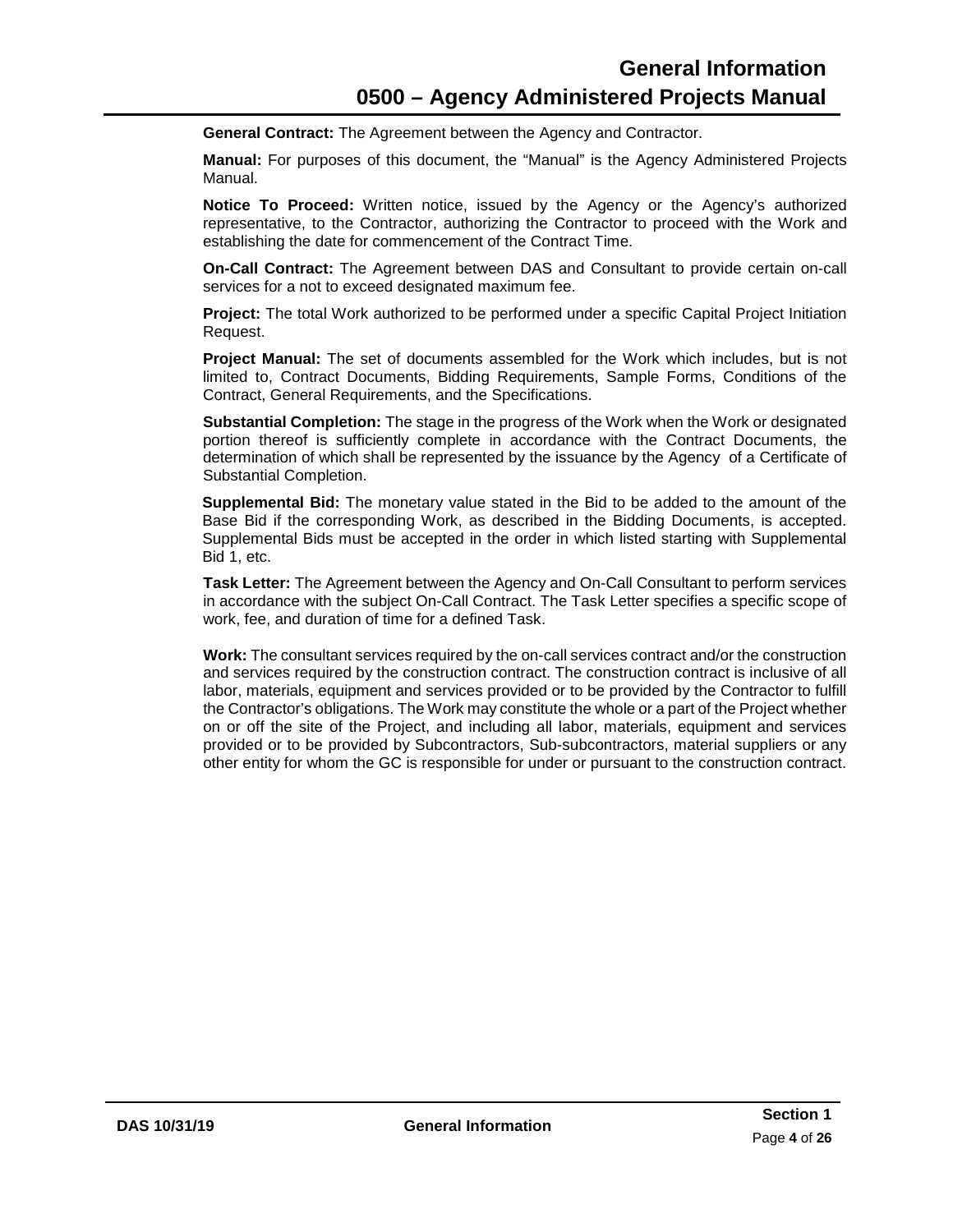#### <span id="page-7-0"></span>**1.5 Statutory References**

Statutory references are cited throughout the Manual, and within other DAS Manuals, Contract Documents, Forms, Checklists, Schedules and Report templates.

This section includes a listing and summary description of the most frequently used statutory and regulatory references regarding Agency Administered Projects. To view the full text of any of the referenced statutes, click on the Connecticut General Assembly ["Browse Statutes"](https://www.cga.ct.gov/current/pub/titles.htm) hyperlink (https://www.cga.ct.gov), search for the relevant Section from the list of "Titles" and click on the appropriate hyperlink.

#### **STATUTORY REFERENCES**

**C.G.S. Section 1-79. Code of Ethics for Public Officials**

**C.G.S. Section 4a-100. Prequalification of contractors and substantial subcontractors. Fees. Application. Regulations. Renewal. Revocation. Notice re state contractors or substantial contractors. Appeal. Notice re bond guarantee program.**

**C.G.S. Section 4a-101. Standard contractor evaluation form. Public agency to submit completed evaluation form. Contractor response. Definitions. Preliminary evaluation. Exemption from liability. Failure to submit form.**

**C.G.S. Section 4b-3. State Properties Review Board established. Commissioner of Administrative Services' powers in state realty transactions. Review by board of transactions, contracts and acquisition of development rights. Appeals.**

**C.G.S. Section 4b-11. Supervision of state property. Trespass upon state property. Penalty.**

**C.G.S. Section 4b-23. State facility plan. Responsibilities of Secretary of the Office of Policy and Management, Commissioner of Administrative Services and Properties Review Board.**

**C.G.S. Section 4b-51. Alterations, repairs or additions to real assets. Selection of consultants for certain projects.**

**C.G.S. Section 4b-52. Repairs or changes to state premises. Exception for emergency conditions. Renegotiation of leases.**

**C.G.S. Section 4b-55. State Construction Services Selection Panel; Connecticut Health and Education Facilities Authority Construction Services Panel. Definitions. .** 

**C.G.S. Section 4b-56. State construction services selection panels, and Connecticut Health and Education Facilities Authority construction services panels, established. Membership.**

**C.G.S. Section 4b-57. Consultant services. Invitation of responses. Consideration by selection panel.**

**C.G.S. 4b-58. Contracting for consultant services.**

**C.G.S. Section 4b-61. Contracting for design professional services.**

**C.G.S. Section 4b-91 thru 4b-102. Process for bidding for public works contracts. Prequalification requirements. Exceptions.**

**C.G.S. Section 19a-332 thru 19a332c. Department of Public Health. Asbestos.** 

**C.G.S. Section 22a-6**. **Department of Energy and Environmental Protection. Commissioner to establish environmental standards, regulations and fees, to make contracts and studies and to issue permits. Complaints. Hearings. Bonds. Notice of contested cases. Fee waivers. Public notices on department's Internet web site.**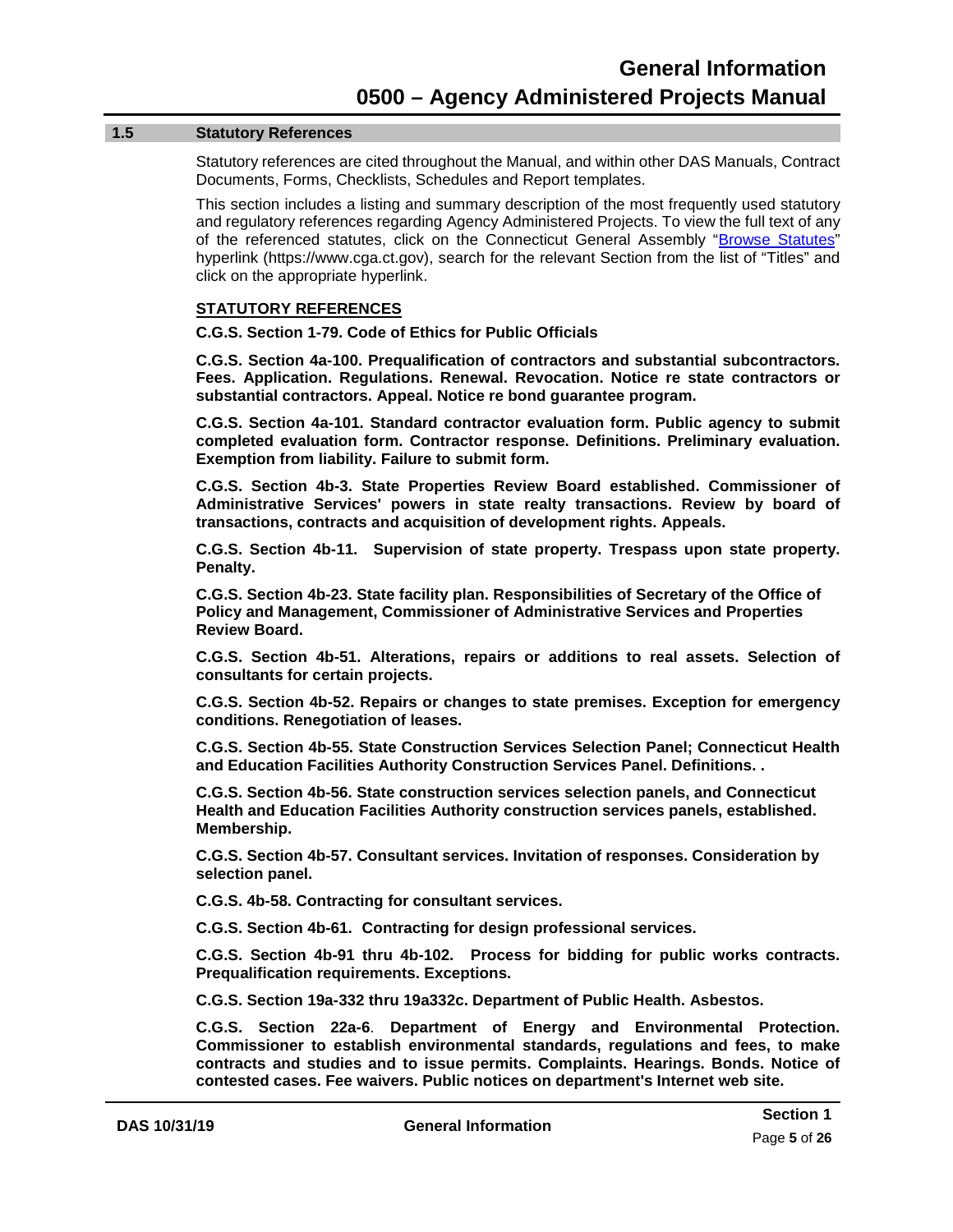**C.G.S. Section 22a-449(c). Duties and powers of commissioner resources of potential pollution or damage. Licenses. Regulations. Nonresidential underground storage tank systems.**

**C.G.S. Section 29-251 thru 29-282. Public Safety and State Police. State Building Code**

**C.G.S. Section 29-276b. Public Safety and State Police. "Threshold limit" defined. Requirements when structure or addition will exceed threshold limit. Standards for facilities which perform testing of construction materials.**

**C.G.S. Section 29-291 thru 29-369. Public Safety and State Police. State Fire Prevention Code.**

**C.G.S. Section 29-292. Public Safety and State Police. Fire Safety Code. Carbon monoxide and smoke detection and warning equipment. Certificate of occupancy. Liability.**

**C.G.S. Section 29-401 thru 29-415. Public Safety and State Police. State Demolition Code.**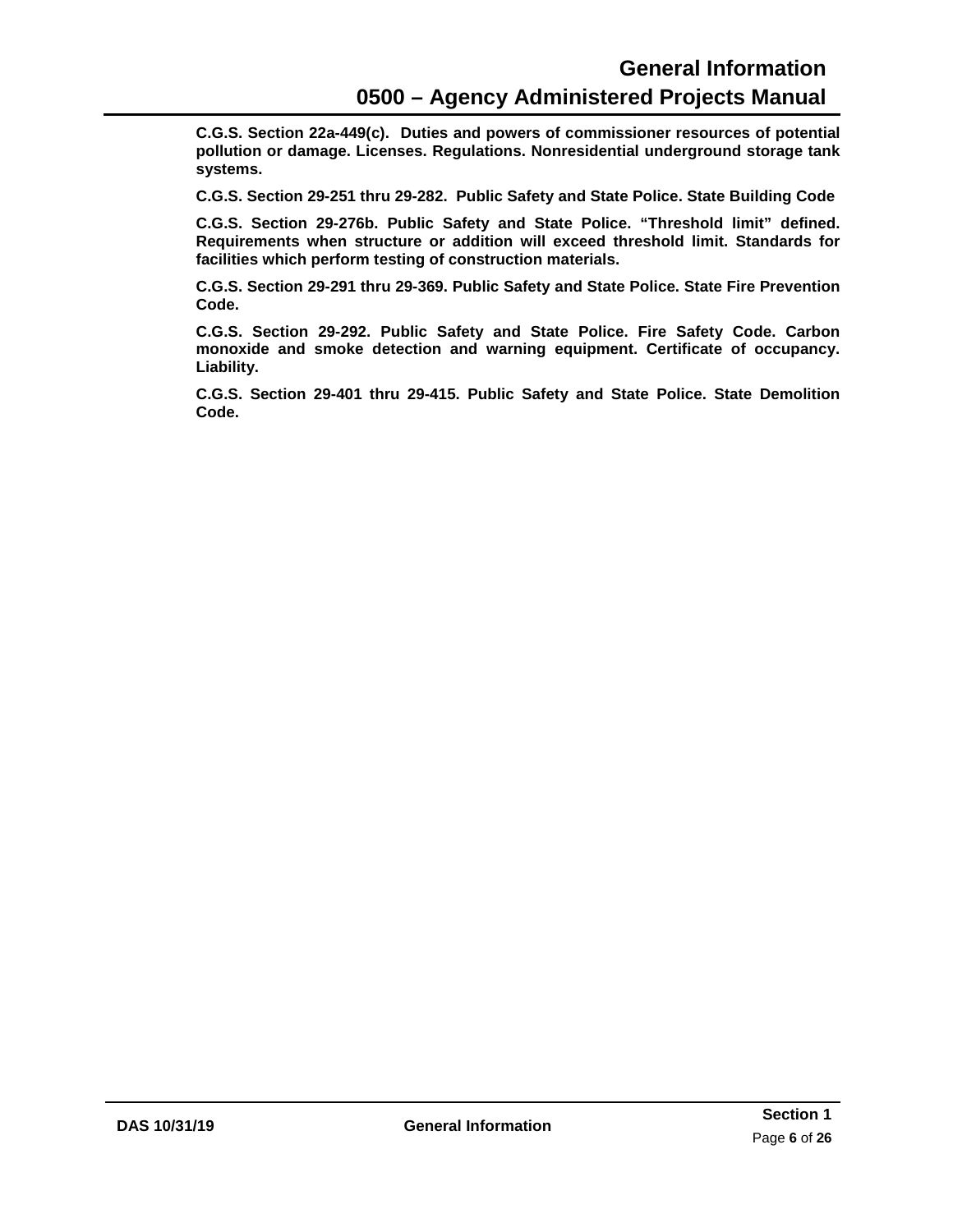#### **2.0 AGENCY ADMINISTERED PROJECTS**

#### <span id="page-9-0"></span>**2.1 General Requirements**

Capital Building Construction Projects may be self-administered by an Agency in accordance with Connecticut General Statutes (C.G.S.) 4b-52 ("Agency Administered") or, if unable to selfadminister, then the project is administered by DAS on behalf of the Agency ("DAS Administered"). Department of Transportation, University of Connecticut, and Legislative Branch Projects are not subject to the aforementioned provisions to self-administer Capital Construction Projects.

To self-administer repairs, alterations, or additions, an Agency must:

- 1. Formally request and receive approval from the Commissioner of DAS or an authorized representative of DAS/Construction Services (CS), unless otherwise noted in Paragraph 2 below.
- 2. Meet the threshold amount for repairs, alterations or additions in accordance with C.G.S. 4b-51 and 4b-52 (and 22a-6 for the Department of Energy and Environmental Protection). The threshold amount for repairs, alterations or additions shall be defined as the total project cost, inclusive of pre-construction, design and construction phase costs. The threshold amount for most agencies to self-administer a project is \$500,000.

The following agencies are not required to obtain DAS approval to self-administer Capital Building Construction Projects at the noted threshold amounts.

| <b>Client Agency</b>                                   | <b>Threshold Amount</b> |
|--------------------------------------------------------|-------------------------|
| State System of Higher Education (CSCU)                | $$0 - $500.000$         |
| Connecticut State Military Department (CTMD)           | $$0 - $2,000,000$       |
| Connecticut Judicial Branch                            | $$0 - $500.000$         |
| Department of Energy & Environmental Protection (DEEP) | $$0 - $500,000$         |

DAS approval is required to self-administer Capital Building Construction Projects at the noted threshold amounts.

| <b>Client Agency</b>                                   | <b>Threshold Amount</b> |
|--------------------------------------------------------|-------------------------|
| State System of Higher Education (CSCU)                | $$500,000 - $2,000,000$ |
| <b>Connecticut Judicial Branch</b>                     | \$500,000 - \$1,250,000 |
| Department of Energy & Environmental Protection (DEEP) | \$500.000 - \$1.000.000 |
| All Other State Agencies                               | $-$ \$500,000<br>\$0    |

- 3. Conform to all guidelines and procedures established by DAS for Agency Administered (AA) Projects as described in this Manual and Certify that the design and construction of their project will be in substantial compliance with all other applicable State statutes, regulations and Life Safety codes.
- 4. Have all funding in place prior to the award of contracts.
- 5. Remain within the statutory budget limits.
- 6. Have qualified and experienced staff to assume responsibility for all phases of design and construction.
- 7. Depending upon the project type, have the capability to assume all of the following responsibilities:
	- a. Project Initiation See [Section 2.3](#page-16-0) of this Manual for detailed requirements.
	- b. Design Phase See [Section 2.4](#page-17-0) of this Manual for detailed requirements.
	- c. Bid Phase See [Section 2.5](#page-19-0) of this Manual for detailed requirements.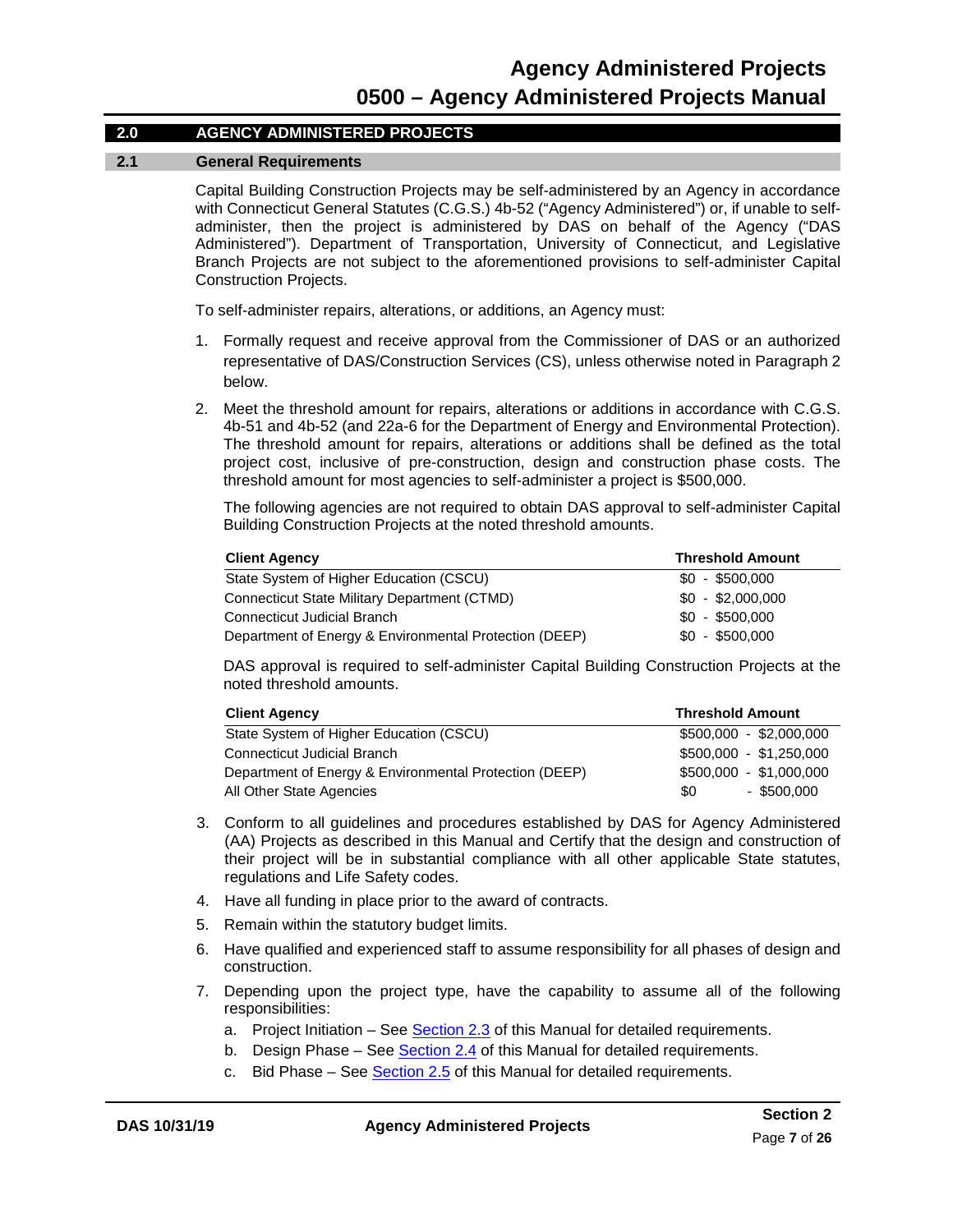- d. Construction Phase See [Section 2.6](#page-20-1) of this Manual for detailed requirements.
- e. Project Closeout See [Section 2.7](#page-24-0) of this Manual for detailed requirements.
- 8. If the Agency requests design assistance as part of a Capital Project Initiation Request, then the Agency must administer the project in PMWeb, or such other project management software as determined by DAS. PMWeb shall be utilized for recording project specific documentation as directed by the DAS and/or as otherwise defined in this Manual. All State construction project documents not created in PMWeb shall be scanned, uploaded and maintained, for the project, and linked to the corresponding record in PMWeb in the PMWeb Document Management System. PMWeb training will be provided to the Agency pm and their project team upon request to CSS.

DAS/CS reserves the right to audit any project it has authorized to be self-administered to ensure Agency compliance with the standards set forth in this Manual. Failure to comply with such standards may negatively affect the Client Agency's ability to self-administer capital projects.

#### **2.2 Capital Project Initiation Request and Approval Process**

<span id="page-10-0"></span>This section provides a detailed description of the submission and approval process for an Agency to self-administer a Capital Project.

All Capital Project Initiation Request Letters and Forms referenced in this section (1105, 1107, 1108, 1109, & Hazardous Materials Assistance Request) can be found in the 1000 Series - Project Initiation and Construction Selection section of the **DAS/CS Library**. Failure to complete any of these forms in their entirety and/or provide the required supporting documentation may impact project approval. See [Appendix II](#page-31-0) of this Manual for detailed workflows of the approval process for each type of Capital Project Initiation Request.

#### <span id="page-10-1"></span>**2.2.1 EMERGENCY REPAIRS (<\$10,000)**

An Agency's Authorized Representative is permitted by DAS to perform emergency building repairs consisting of imminent life safety issues and continuity of operations (i.e. repair steam line, roof leak), or routine maintenance projects (e.g., annual start-up of boilers), for up to \$10,000 dollars without DAS's approval. A project is not considered to be an emergency repair if such project constitutes an alteration or addition to a facility.

The Agency shall maintain a log of all such projects and include the following information as part of the record log:

- Project Number,
- Project Name and Location,
- Consultant/Contractor/Supplier Name,
- Contract or Purchase Order (PO) Number,
- Percent of Project Completion,
- Final Project Cost, and
- Final Payment Date.

<span id="page-10-2"></span>At the end of each quarter of the fiscal year (September 30th, December 31st, March 31st and June 30<sup>th</sup>), the Agency shall submit a copy of the Emergency Repairs Project Log, via email, to the Director of [CSS](mailto:craig.russell@ct.gov) with a copy to the Agency's assigned ADPM.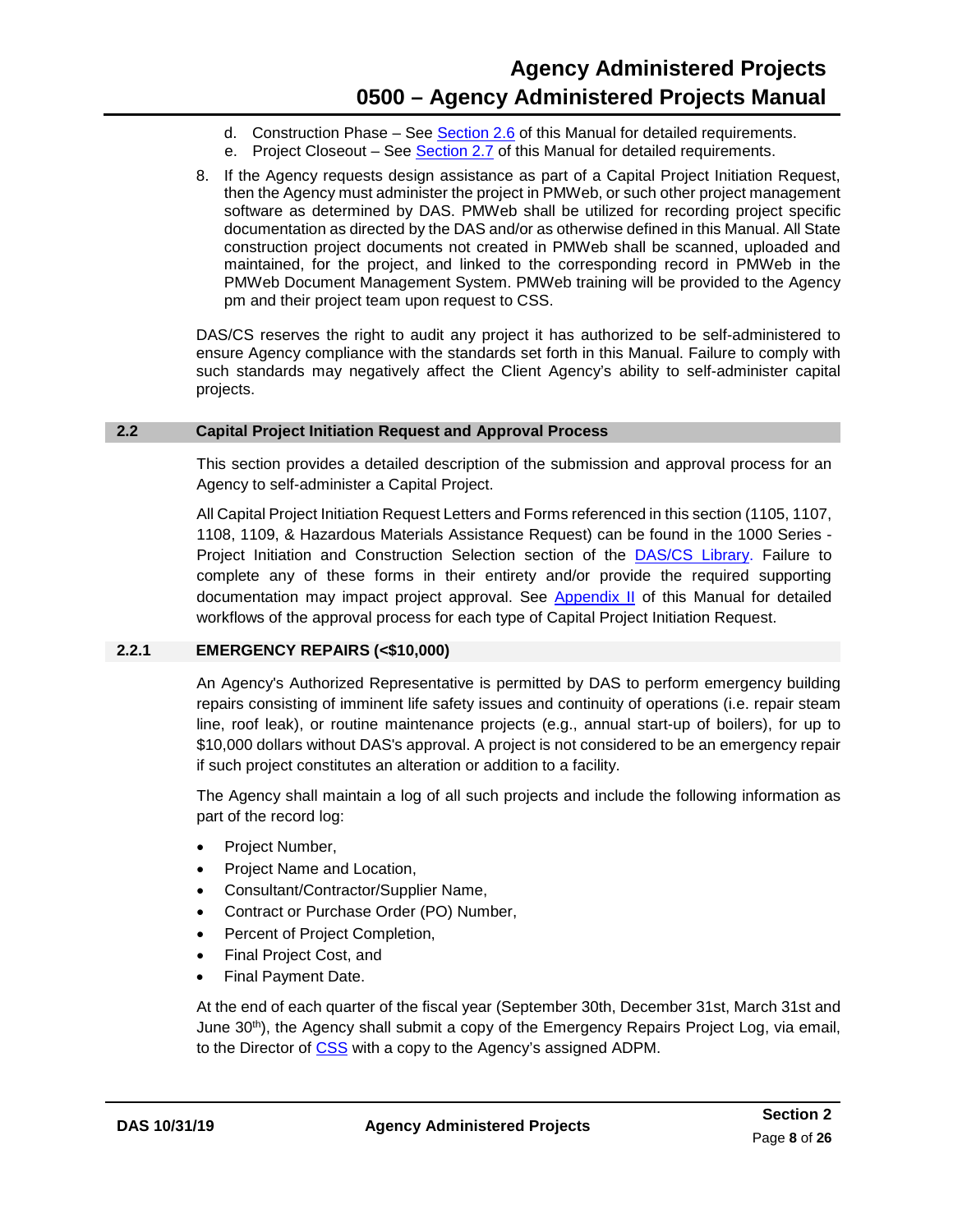#### **2.2.2 CAPITAL PROJECT INITIATION REQUEST – SMALL PROJECTS**

An Agency may use either **Form 1107 – Request to Utilize a State Contract for Time and Material Services, Form 1108 - Request for Bid** (if applicable, see **Section 2.1**, paragraph 2 of this Manual), or **Form 1105 – Capital Construction Project Request** (se[e Section 2.2.4](#page-15-0) below) to be considered for approval to self-administer a Capital Project, if total project costs are less than one hundred thousand dollars (\$100,000). Form 1107 may be used for projects where total project costs are greater than one hundred thousand dollars (\$100,000) but less than three hundred fifty thousand dollars (\$350,000), if the State specified contract allows for project costs in excess of \$100,000, provided Prevailing Wage Requirements (C.G.S. Sec. 31-53) and Performance and Payment Bond Requirements (C.G.S. Sec. 49-41) are met. Form 1107 should be used on those Projects for which an Agency is only seeking the services of a State Contractor to perform the Work.

Agencies shall use discretion to ensure that no "one" vendor is continually awarded Purchase Orders from either a State Contract for time and material services or through a bidding process. All efforts shall be made by the agency's facility managers to identify and notify qualified contractors and sub-contractors, for performing agency administered projects. An Agency may not divide a Project into multiple parts to avoid the provisions of this Manual or the Connecticut General Statutes.

#### <span id="page-11-0"></span>**2.2.2.1 State Contract for Time and Material Services**

State Contracts can be used to purchase various goods and services on a time and materials basis to perform Work on an agency administered project. The most commonly used State Contract to perform Work on an agency administered project is the State Trade Labor Services Contract.

The Trade Labor Services Contract (TLSC) consists of small scope trade work, including all labor, equipment and materials to complete licensed, registered, and/or non-licensed services not otherwise covered under separate contracts.

Services provided under the TLSC Contract include the following trades:

- Commercial Air Conditioning and Ventilation Systems
- Commercial HVAC Control Systems
- Residential Air Conditioning and Ventilation Systems
- Residential HVAC Control Systems
- Boiler and Burner Services / Furnace Services
- Heating & Air Conditioning
- **Carpenters**
- General Laborer
- Restoration Services
- **Duct Cleaning Services**
- Glaziers
- Insulation Installer
- Locksmith Services
- **Masonry Services**
- Paperhangers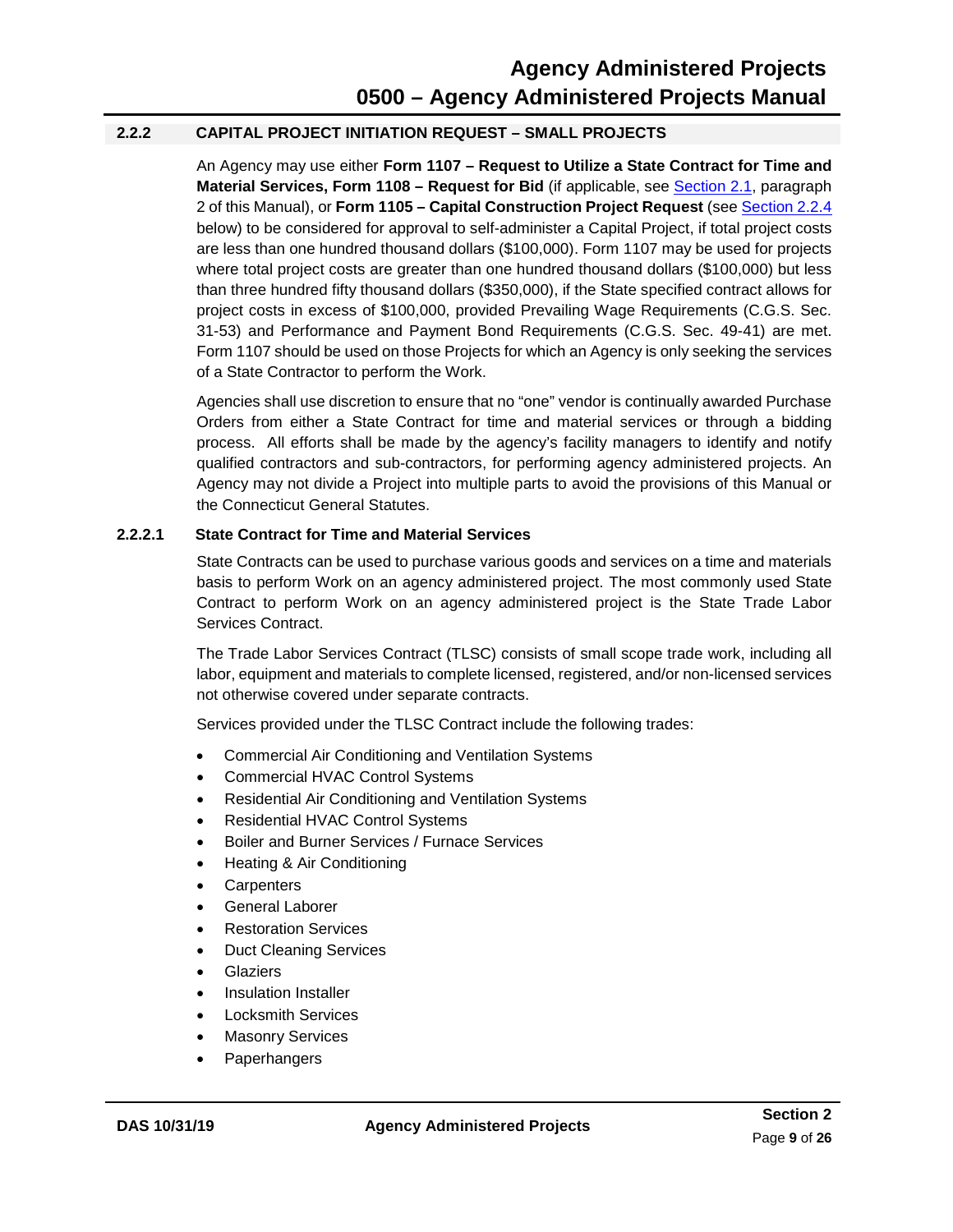### **Agency Administered Projects 0500 – Agency Administered Projects Manual**

- Parking Lot, Driveway, Tennis Court & Athletic Track Repair and Resurfacing Services (Excluding any road work, and highway work)
- Roofing Services
- **Sandblasting**
- Drywall Installer and Finisher
- **Siding**
- Terrazzo, Tile And Marble Finishers
- Electricians (Commercial Buildings / High Voltage)
- Electricians: (Residential Buildings)
- **General Contracting Services**
- **Painters**
- Plumbers and Pipefitters
- **Sprinkler Fitters**
- Sheet Metal Workers
- Welding Services
- Window Cleaning Services
- Chain Link Fence Services
- Apprentice (All Trades)

For a complete listing of Trade Labor Service Contractors and a copy of the TLSC, please refer to the [DAS Construction Services -](https://portal.ct.gov/DAS/Construction-Services/DAS-Construction-Services---A-Summary-of-Resources) A Summary of Resources, (https://portal.ct.gov / DAS / Services / For-Agencies-and-Municipalities / Resources-for-State-Building-Construction-Projects) and scroll down to Related Sources: Trade Labor Services Contract).

Other examples of State Contracts used to perform agency administered project work include: Purchase of Carpet and Resilient Flooring Products and Services; Environmental Services; Overhead Door Repairs; Security Video Surveillance, Access Control and Alarms Systems and Monitoring Services; and Bituminous Concrete Materials and Bridge Deck Membrane Waterproofing. For more information on these contracts, please refer to th[e State Contracting](https://biznet.ct.gov/SCP_Search/Default.aspx)  [Portal Search Engine](https://biznet.ct.gov/SCP_Search/Default.aspx) [\(https://biznet.ct.gov/SCP\\_Search/Default.aspx\)](https://biznet.ct.gov/SCP_Search/Default.aspx) where you can conduct a contract search by contract number, keyword or vendor name.

To request approval to self-administer a project utilizing a State Contract for time and material services, an Agency shall complete and submit Form 1107, inclusive of the following information and supporting documentation:

- a. Project Name and Location.
- b. Project Scope.
- c. Estimated Project Cost.
- d. Name of State Contract Vendor.
- e. State Contract #.
- f. Project funding sources.
- g. Client Agency PM and contact information.
- h. Unless otherwise specified in the subject Contract, three (3) written quotations, from pre-qualified State Contractors, when total project costs are in excess of \$10,000.

The Client Agency must select the vendor with the lowest hourly rate (assuming availability) for time and material work.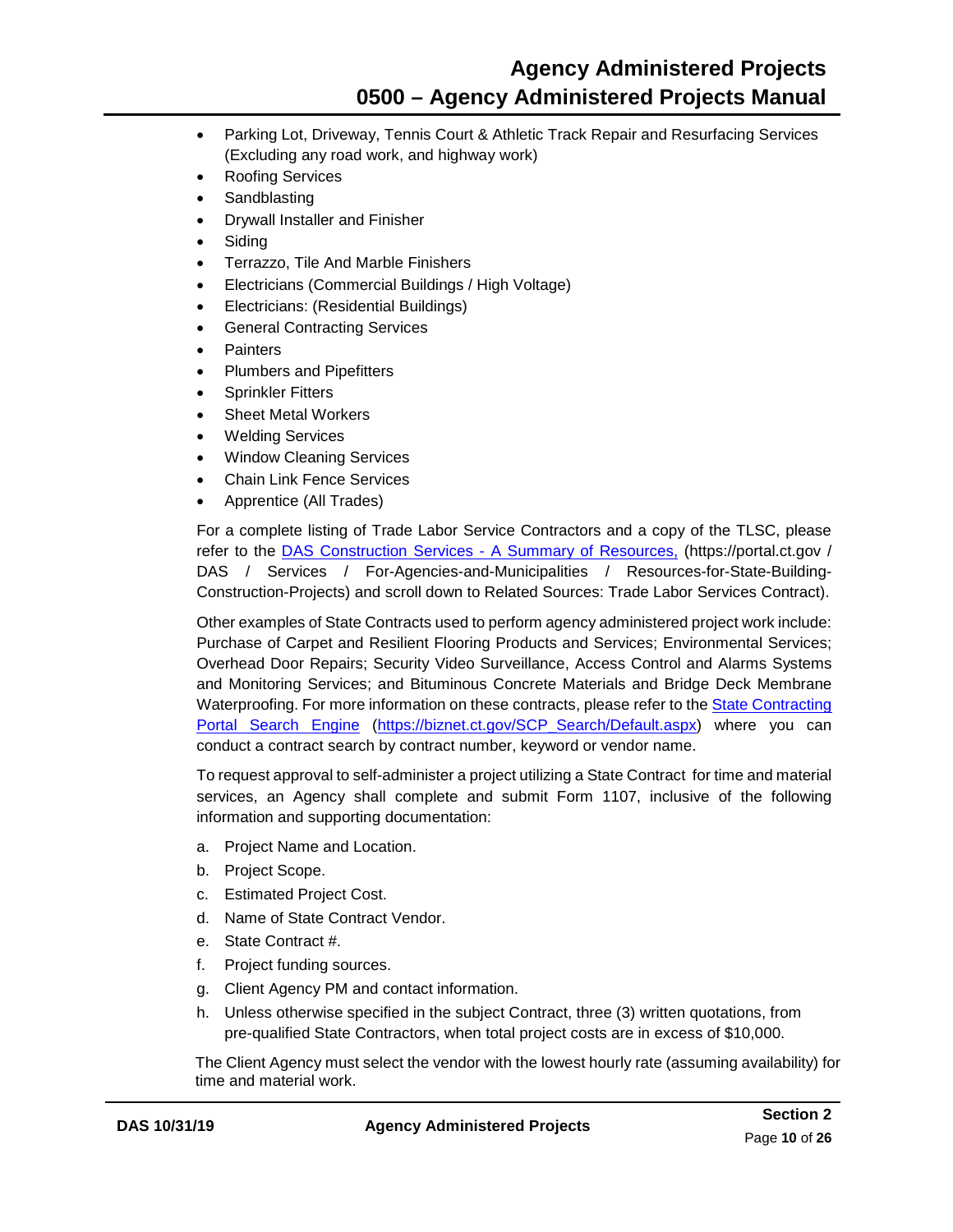#### <span id="page-13-0"></span>**2.2.2.2 Bid Contract**

To request approval to self-administer a project with total project costs less than \$100,000 and for which the Agency will be acquiring quotations or bids, the Agency shall submit Form 1108, inclusive of the following information:

- a. Project Name and Location
- b. Project Scope
- c. Estimated Project Cost
- d. Project funding sources
- e. Client Agency PM and contact information

When submitting Form 1108, the Authorized Agency Representative is certifying that three (3) written quotes will be obtained for the Work, or that the Work will be publicly bid; and that the contract will be awarded to the firm submitting the lowest responsible qualified quote or bid.

The Agency shall be required to maintain on file a copy of the written quotes, or the bid results and supporting bid documents, for future review by the State Auditors or DAS.

#### <span id="page-13-1"></span>**2.2.2.3 Approval Process for Capital Construction Project Form Letters**

- 1. The Agency completes and submits the appropriate Capital Construction Project Request Form Letter **(Form 1107 or Form 1108)**, via email, to the Director of [CSS](mailto:craig.russell@ct.gov) in Microsoft Word format using the most current template version of the Form.
- 2. CSS will forward the request to the Agency's assigned ADPM for review to approve or reject the request.
- 3. The ADPM will approve or reject the request and return the reviewed request to CSS for distribution to the Agency.
- 4. CSS will distribute the approved/rejected request to the Agency.

#### <span id="page-13-2"></span>**2.2.3 SPECIAL CONDITIONS PROJECTS**

#### **2.2.3.1 Request for Declaration of Emergency**

An Agency may use **Form 1109 – Request for Declaration of Emergency** to request that a condition at a state facility or site be declared an emergency condition. Within the request, the agency may seek approval to self-administer the project should an emergency condition be declared. An emergency condition is a sudden, unexpected occurrence that poses a clear and imminent harm, requiring immediate action to prevent or mitigate the loss or impairment of life, health, or property; or is a condition that adversely impacts the operations of essential government services.

Under the provisions of C.G.S. 4b-52, subsection (c), the Commissioner of Administrative Services has the authority to declare that an emergency condition exists at any state facility or at the request of an Agency, declare that an emergency condition exists at any state facility, so that the Commissioner or, with the approval of the Commissioner, the Agency may restore facilities without inviting bids as required in subsection (b) of C.G.S. 4b-52.

In the event of an emergency, an Agency shall notify the DAS DC or the ADPM assigned to the Client Agency of the emergency condition (see [Appendix I](#page-29-0) for Emergency Project Contact Information) and then complete and submit Form 1109 – Request for Declaration of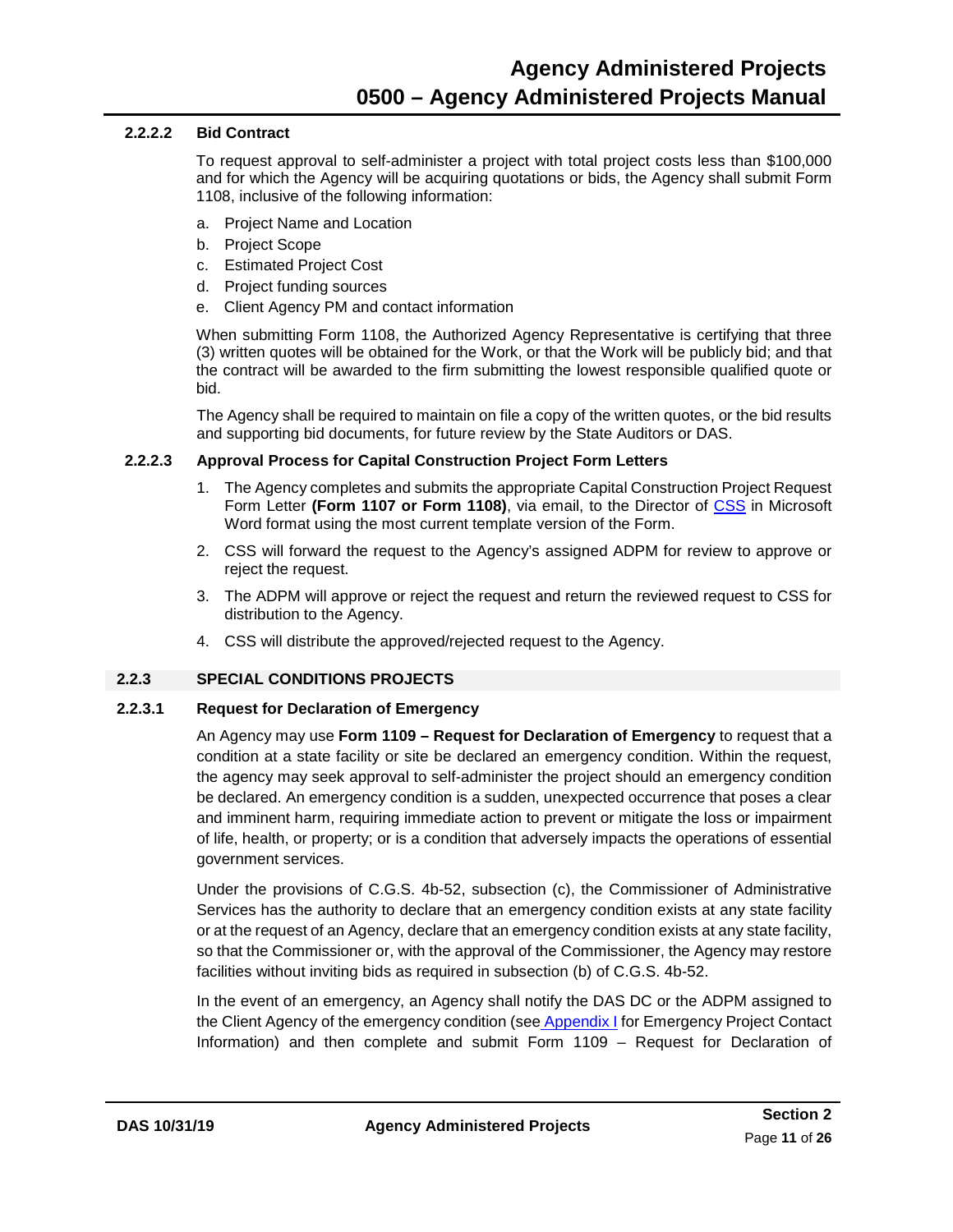Emergency Status. Form 1109 must include the following information and supporting documentation:

- a. Agency Assigned Project Number (if applicable), Project Name, and Location.
- b. Statement of Emergency Condition.
- c. Project Scope.
- d. Estimated Project Cost.
- e. Project funding sources.
- f. Statement of Adverse Affect on Public Safety and/or Proper Conduct of Essential State Government Operations.
- g. Three (3) written quotations, when possible, from responsible qualified contractors for the work to be performed;
- h. Photo documentation of the emergency condition; and
- i. Any other pertinent documentation to support the need for the exception to invite bids.

#### **2.2.3.2 Approval Process for Request for Declaration of Emergency**

- <span id="page-14-0"></span>1. Agency submits, via email, a Request for Declaration of Emergency Status (**Form 1109**) to the DAS DC (with copy to ADPM assigned to the Agency and [CSS\)](mailto:craig.russell@ct.gov).
- 2. The ADPM assigned to the Agency will review the request and determine if the evidence provided is sufficient to justify emergency status.
	- a. If the evidence provided is insufficient to justify emergency status or requires clarification, the ADPM will coordinate with the Client Agency to resolve.
	- b. If the evidence provided is sufficient, the ADPM will make a recommendation to the Director of CSS for a Declaration of Emergency Status.
- 3. The Director of CSS or the Director of Legal Services will provide the Commissioner or his/her designee with a copy of the Form 1109 and supporting documentation submitted by the Client Agency and prepare a draft Declaration of Emergency for the Commissioner's or his/her designee's review and consideration. If total project cost for the emergency project are in excess of \$1.5 million, the Governor will need to consent to a waiver of the bid requirements and sign off on a Certification to Exception for Declared Emergency.
	- a. If the evidence submitted is determined sufficient to justify emergency status, the Commissioner, his/her designee, or if applicable, the Governor, will sign the Declaration or Certification and return to CSS for distribution to the Agency.
	- b. If the evidence submitted is determined insufficient to justify emergency status, a letter of denial will be drafted to the agency explaining the reason for denial with options on how to proceed with the project as a non-emergency.

#### **2.2.3.3 Request for Hazardous Materials Assistance**

<span id="page-14-1"></span>DAS/CS manages the Statewide Hazardous Materials Abatement Program. Funds are made available through this program to support Agencies in need of Hazardous Materials Assistance for ongoing renovation and repair projects. In addition, DAS/CS provides Agencies access to its pre-qualified Environmental Consultants, Abatement Contractors, and assigned Hazardous Materials staff to assist in managing the Hazardous Materials Abatement Process.

Funding for this program is limited and certain restrictions apply. Funding shall be provided for most routine maintenance projects for which hazardous materials are suspected or discovered and for which abatement may be required. In such circumstances, an Agency need only submit a **Request for HazMat Assistance** to initiate the process.

Funding for abatement on larger Capital Projects which require a current hazardous materials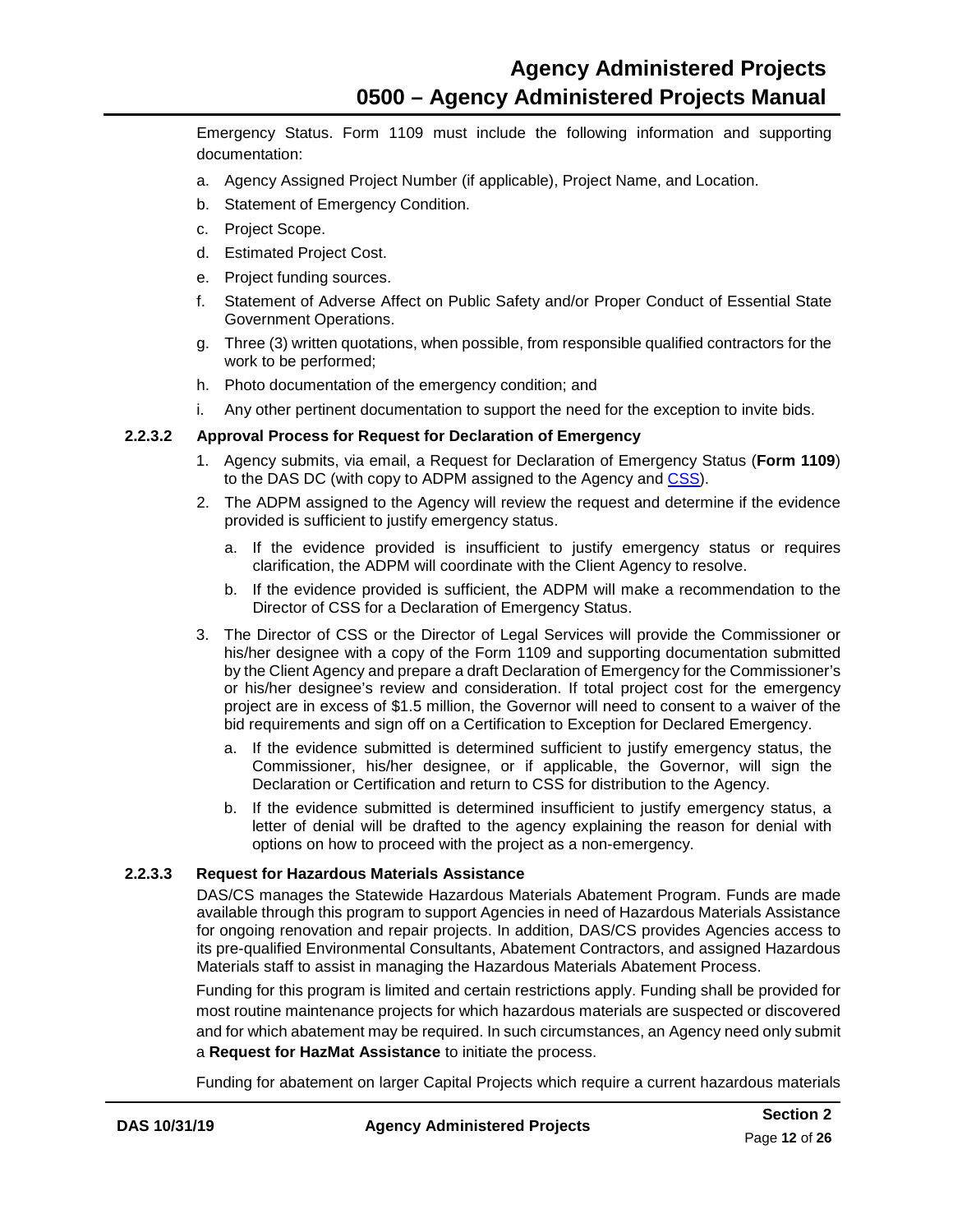### **Agency Administered Projects 0500 – Agency Administered Projects Manual**

inspection report and inventory will only be considered if the situation is determined to be an emergency condition. In most circumstances, the Agency will be responsible for funding the abatement and will need to submit **Form 1105 – Capital Project Initiation Request** (See Section 2.2.4 – Capital Project [Initiation Request\)](#page-15-0) and include hazardous materials as part of the overall project scope and the cost for abatement in the Project Budget Detail.

For more information on the application and approval process for Hazardous Materials Assistance, contact the Offices of the Director of Construction Management.

#### <span id="page-15-0"></span>**2.2.4 CAPITAL PROJECT INITIATION REQUEST (FORM 1105)**

If total project costs are less than \$100,000, an Agency has the option of submitting a Capital Project Initiation Request Form Letter (see Section 2.2.2 – [Capital Project Initiation](#page-10-2) Request – [Small Projects\)](#page-10-2) or submitting a formal Capital Project Initiation Request application **(Form 1105)** to self-administer a Capital Project.

Form 1105 is required (unless an Agency is otherwise listed in [Section 2.1,](#page-9-0) paragraph 2 of this Manual, or unless an Agency is otherwise utilizing a State Contract for Time and Material Services in accordance with [Section 2.2.2](#page-10-2) of this Manual) if an Agency is seeking approval to self-administer a Capital Project where total project costs are greater than one hundred thousand dollars (\$100,000), but less than five hundred thousand dollars (\$500,000) or some greater amount if otherwise authorized by State Statute (see [Section 2.1](#page-9-0) - General [Requirements](#page-9-0) for exceptions).

To be considered for approval to self-administer a Capital Project using Form 1105, an Agency must:

- 1. Demonstrate that it has the capability to assume responsibility for all phases of design and construction;
- 2. Certify that it will be compliant with applicable State Building, Fire, and Life Safety codes and statutes;
- 3. Certify that funds are in place to finance the project prior to the award of contracts; and
- 4. Certify that it will remain within its statutory budget limits to self-administer a Capital Project in accordance with state statute.
- 5. Administer the project in PMWeb, or such other project management software as determined by DAS.

#### **2.2.4.1 Form 1105 Requirements**

<span id="page-15-1"></span>In addition, an Agency must provide the following information as part of the Form 1105 – Capital Project Initiation Request submission to be considered for approval:

- 1. **Administrative Information.** General project information; assistance requested from DAS/CS; agency staff contact information; project description and special requirements.
	- a. General project information includes the Agency name, Agency Head name and title, Project title and Project description.
	- b. An Agency may seek approval to self–administer a project with or without assistance from DAS/CS. DAS/CS offers the following services, for a fee, to assist Agency's in administering Capital Projects:
		- The selection of a professional consultant for design and/or construction administration services.
		- Project Management assistance during the Pre-Construction and Construction Phase of a Project.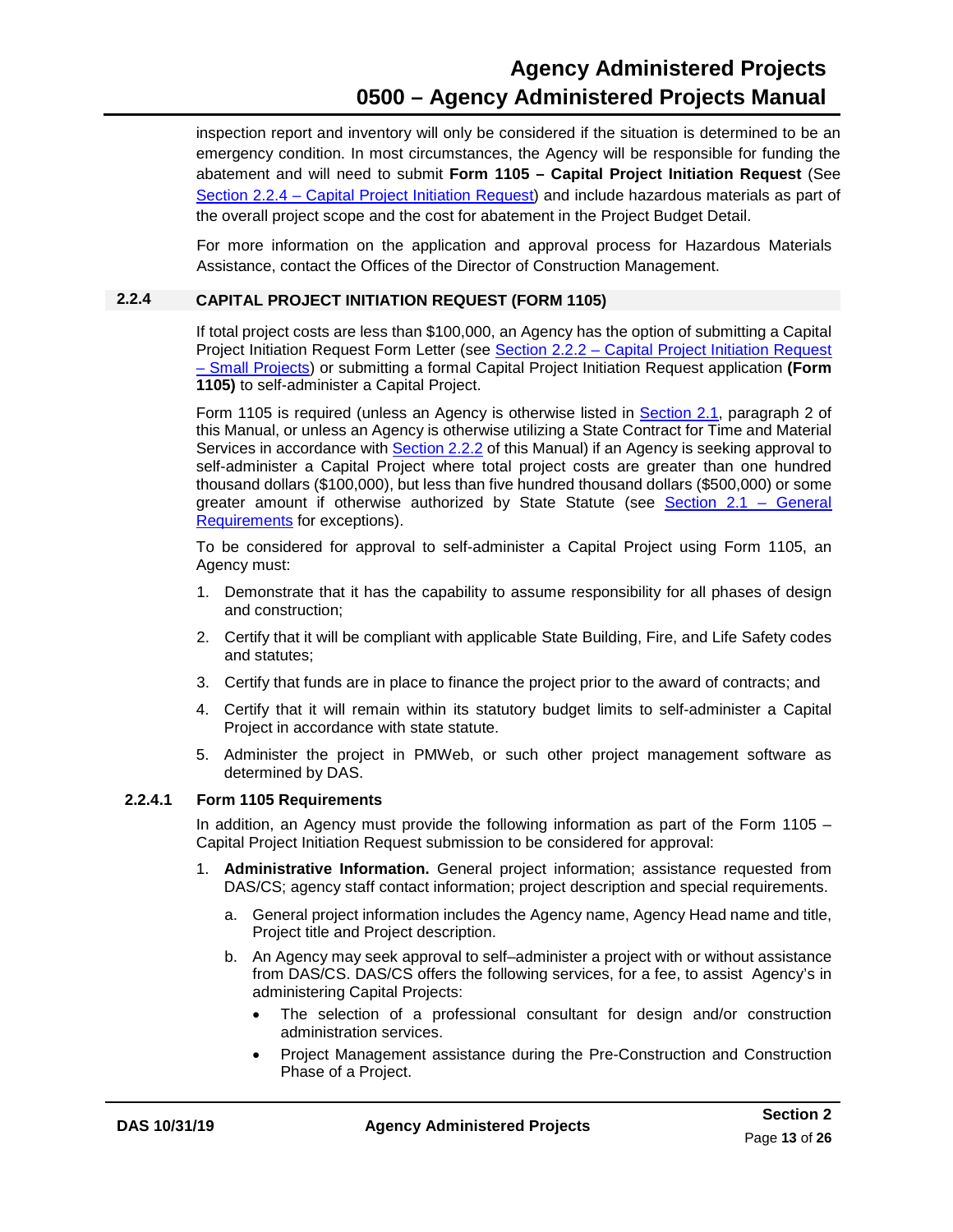The amount of fee charged for such services is based on the services requested, project size and project scope. The minimum fee charged for any DAS/CS assistance is two thousand five hundred dollars (\$2,500.00).

c. Client Agency Staff Contacts. Included among these contacts are the **Agency pm**  assigned to oversee the project and the **Code Official** assigned to certify that the project is compliant with applicable State Building, Fire, and Life Safety codes and statutes.

If the Client Agency is not requesting DAS PM services and/or DAS Code Plan Review and Code Inspection Services, then it must identify its own qualified pm and/or Code Official to provide such services. Failure to provide this information will result in the rejection of the Capital Project Initiation Request.

- d. A narrative of the project objectives, a description of the project scope, and other administrative data.
- 2. **Project Justification of Need.** Response to a series of questions put forward to show Agency preparedness in planning a Capital Construction Project; the critical nature of the Project; and the cost benefit and/or stakeholder benefit to completing the Project.
- 3. **Financial Information**. Description of Project funding sources and Project Budget Detail.

#### **2.2.4.2 Approval Process for Capital Project Initiation Request, Form 1105**

- 1. Agency completes and submits a **DRAFT** electronic copy of the most current version of Form 1105 to the ADPM assigned to the Agency to review the project scope and budget for feasibility.
	- a. If 1105 requires clarification, ADPM coordinates with the Client Agency to resolve.
	- b. If the subject project requires the abatement of hazardous materials and does not have a current hazardous materials inspection report and inventory, the Client Agency shall submit a Request for HazMat Assistance to initiate the inspection process. The resulting report will include a qualified estimate for abatement and monitoring to include in the Project Detail and Rolled-Up Budget of Form 1105.
- 2. Upon finalization of the contents of the draft 1105 between the ADPM and the Client Agency, the ADPM notifies CSS of its recommendation for approval of the 1105 and notifies the Client Agency to obtain the signature of the Agency Head and thereafter formally submit Form 1105 to [CSS](mailto:craig.russell@ct.gov) for the Commissioner's or his/her designee's approval.
	- a. If the recommendation is to approve, and the Client Agency requires DAS/CS assistance in acquiring the services of an Architect, Engineer, Construction Administrator or other Consultant, the ADPM will forward its recommendation to CSS along with the name of the DAS PM that will be assigned to the project and a recommendation for the type of Consultant to be selected to perform the work.
- <span id="page-16-0"></span>3. The Commissioner or his/her designee takes into consideration the ADPM's recommendation and makes the final determination to approve or reject the project.
	- a. If rejected, the 1105 is returned to the Agency. The Agency may resubmit the request as a DAS/CS administered project or provide additional information to better demonstrate the Agency's ability to self-administer all phases of the project.
	- b. If approved, and no Consultant Services are required, the 1105 is returned to the Agency with a notice to proceed.
	- c. If approved, and the Client Agency requires DAS/CS assistance in acquiring the services of a Design Consultant or a Construction Administrator, the project will proceed to the Project Initiation Phase (see Section 2.3 – Project Initiation Phase).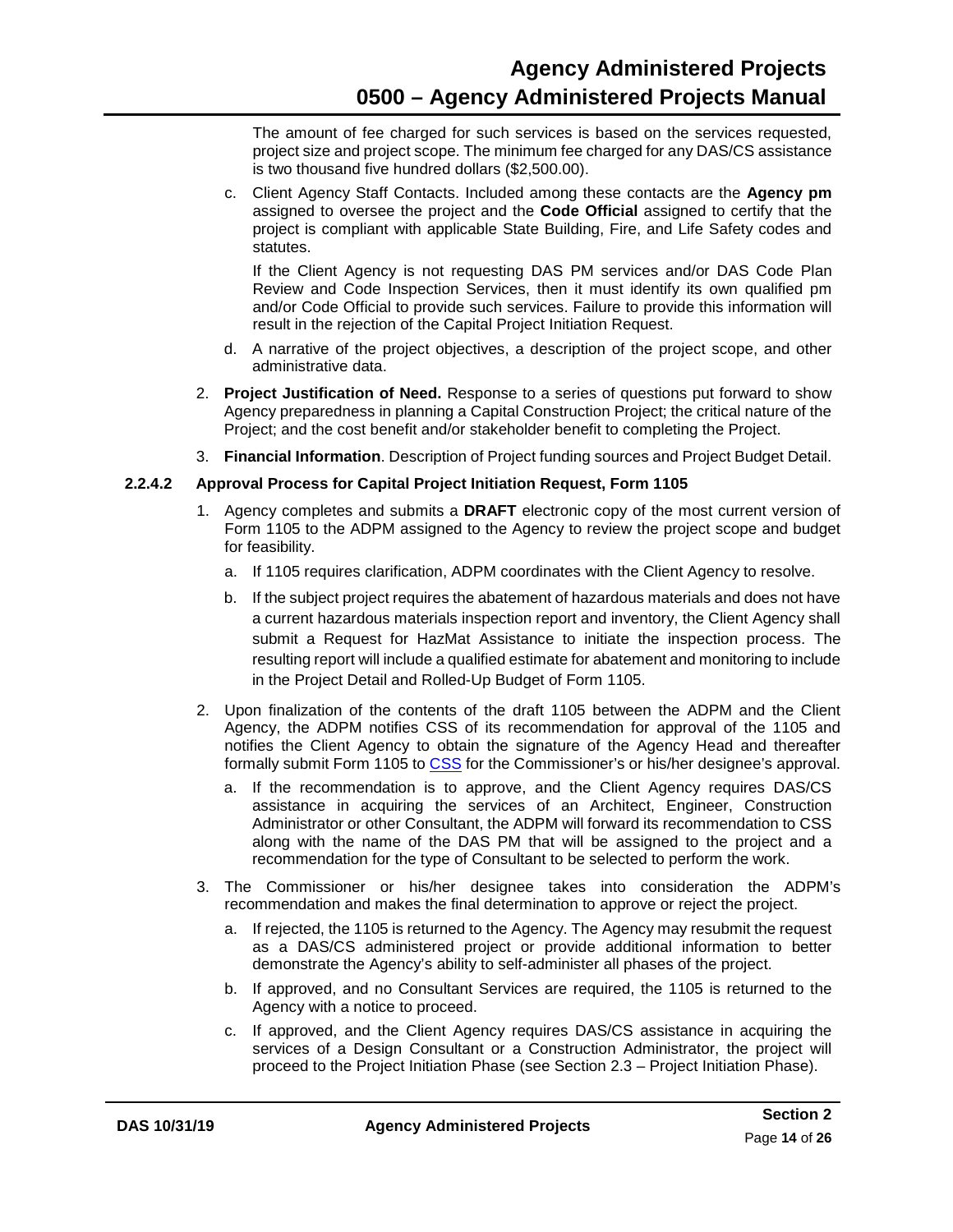#### **2.3 Project Initiation Phase**

If the Agency requests design assistance as part of the Capital Project Initiation Request, and if the Agency is approved to self-administer such project, then DAS/CS will: 1) Request a Capital Project Number be assigned to the Project by the DAS Financial Unit; and 2) Initiate the project in PMWeb. If the Client Agency requires DAS/CS assistance in acquiring the services of a Consultant, DAS/CS will: 1) Request the Selection of an On-Call Consultant, to implement the project scope of work.

In addition, the following services will be provided by the assigned DAS PM for a fee:

- 1. The DAS PM will meet with the Agency to draft a Consultant Project Initiation Scope Meeting Agenda for use in the Scope Meeting with the Consultant.
- 2. The DAS PM will then schedule a Scope Meeting with the Agency and Consultant to review the project scope of work.
- 3. The DAS PM will conduct all fee negotiations with the Consultant in consultation with the Agency.
- <span id="page-17-0"></span>4. After the scope of work has been finalized, an agreement has been reached on the fees, and the proposal submitted by the Consultant has been accepted, the DAS PM will draft a task letter against the subject On-Call Contract for processing.
	- If the value of the task assignment is less than \$100,000, or if the cumulative total of all task letters with a consultant for the same project is less than \$100,000, the DAS PM will submit, after agency review and agency funding confirmation, the draft task letter and supporting documentation to CSS for review. If the task letter is acceptable and the appropriate back up included, the task letter will be forwarded to the Director of Legal Services for signature. Once signed by the Director of Legal Services, the letter will be forwarded to the Consultant for signature. Once signed by the Consultant, the letter will be stamped "Commission" and returned to the Consultant. The "Commission" letter serves as the Consultant's contract for the scope of work and the notice to proceed on the assignment.
	- If the value of the task assignment is greater than or equal to \$100,000, or if the cumulative total of all task letters with a consultant for the same project is greater than or equal to \$100,000, the DAS PM will submit the draft task letter and supporting documentation to the DAS/CS Legal Unit for review. If the task letter is acceptable and the appropriate back up included, the task letter will be submitted to the State Properties Review Board (SPRB), in accordance with C.G.S Section 4b-23(i), for review and approval. If approved by SPRB, the letter is forwarded to the Commissioner or his/her designee for signature. Once signed by the Commissioner or his/her designee, the letter will be forwarded to the Consultant for signature. Once signed by the Consultant, the letter will be stamped "Commission" and returned to the Consultant. The "Commission" letter serves as the Consultant's contract for the scope of work and the notice to proceed on the assignment.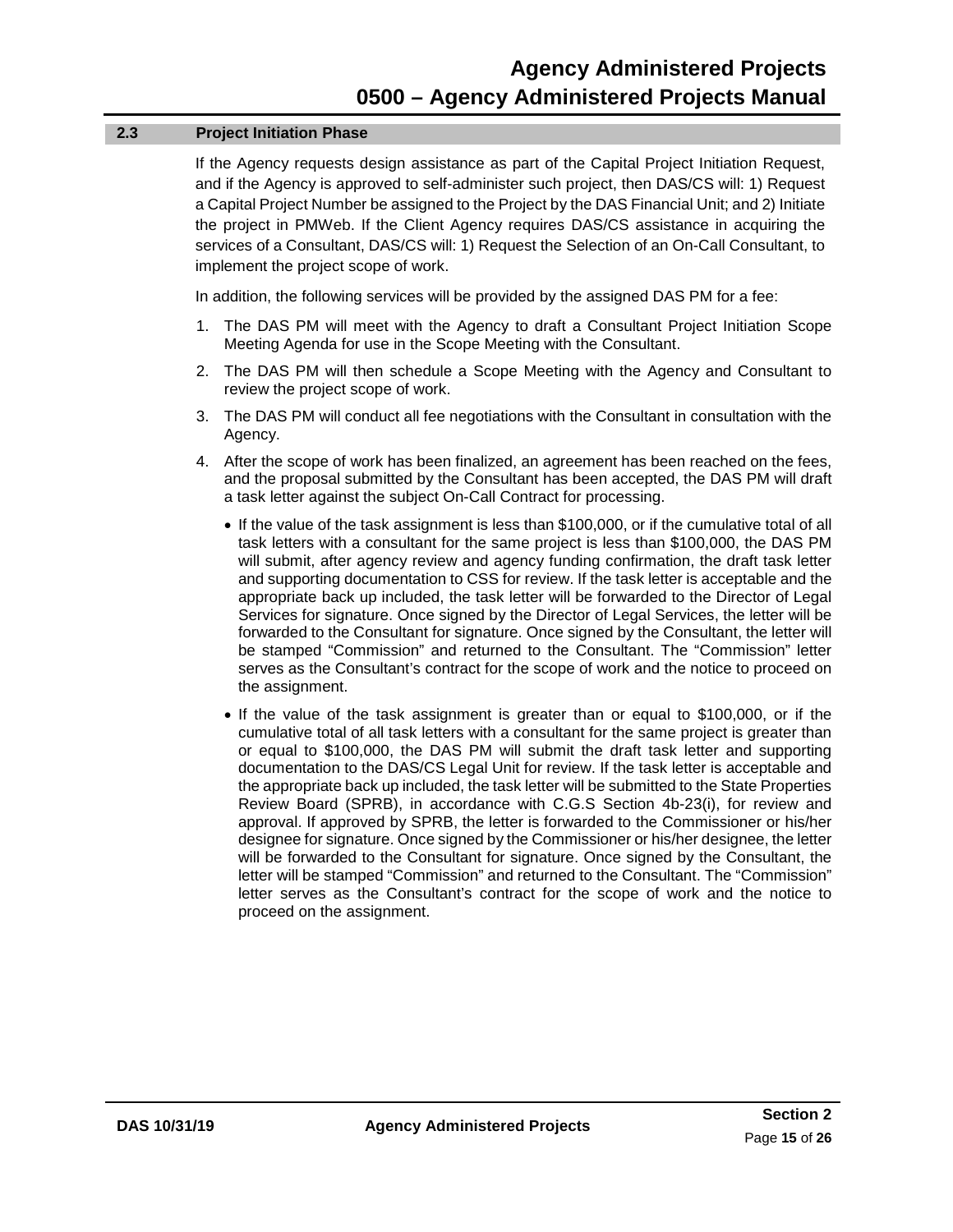#### **2.4 Design Phase**

If the Agency requests design assistance as part of the Capital Project Initiation Request, and if the Client Agency is approved to self-administer such project, then the Agency shall administer the Design Phase of the Consultant's contract in accordance with the applicable requirements of the most current version of the DAS Consultants Procedure Manual (Section 3.5.1 thru 3.5.3 – SD, DD, CD Phase). The Agency shall be responsible for maintaining all design phase records and documentation, and uploading said records and documentation to PMWeb, or such other project management software as determined by DAS.

Design Phase responsibilities, include but are not limited to the following:

- 1. **Design Phase Meetings:** The Agency shall coordinate with the Consultant and be responsible for scheduling and coordination of all design phase meetings (after the Task Letter is written) and for the facilitation of the meetings with the Consultant and the Consultant's staff.
- 2. **Design Phase Submittal Reviews:** The Agency is responsible for the review, verification and approval of all of the Consultant's submittals and deliverables to determine that they are in accordance with Consultant's contract and all of the applicable requirements of the DAS Consultants Procedure Manual.
- 3. **Drawing Information:** The Agency is responsible for the collection and review of all Design Phase drawings and ensuring each submission phase conforms to the standards set forth in Section 5.2 of the DAS Consultant Procedures Manual.
- 4. **Code Plan Review and Inspections:** The Agency must have a staff member with a current CT Building Code Official License (or have an alternate plan agreed to by DAS, such as the use of a CT licensed Code Consultant) to review all design phase project plans and specifications and to inspect the construction to determine that the construction will be in substantial compliance with applicable State of CT building/fire codes and statutes, and in conformance with the code requirement provisions of the DAS Consultants Procedure Manual.

If the Agency does not have a staff member that has a current CT Building Code Official's License or the use of a CT licensed Code Consultant to conduct the review of all design phase project plans and specifications and to perform construction inspections, then they must request DAS Code Plan Review and Code Inspection services as part of their Capital Project Initiation Request (Form 1105, Part I, Section 1.11).

- 5. **Equipment and System Standards:** If the Agency has equipment and system standards they must formally transmit these standards to the Consultant.
- 6. **Single Source Specifications:** If the Agency requests a single manufacturer it shall provide a written request to the DAS/CS Single Source Committee. For additional information on Single Source Specification Requirements, refer to the DAS Consultants Procedure Manual (Section 5.4, Single Source Specification).
- 7. **Construction Budget Review and Approval:** The Agency must review and approve the Consultant's construction estimate for compliance with the projects construction budget at end of each phase and/or prior to the beginning of the next project phase.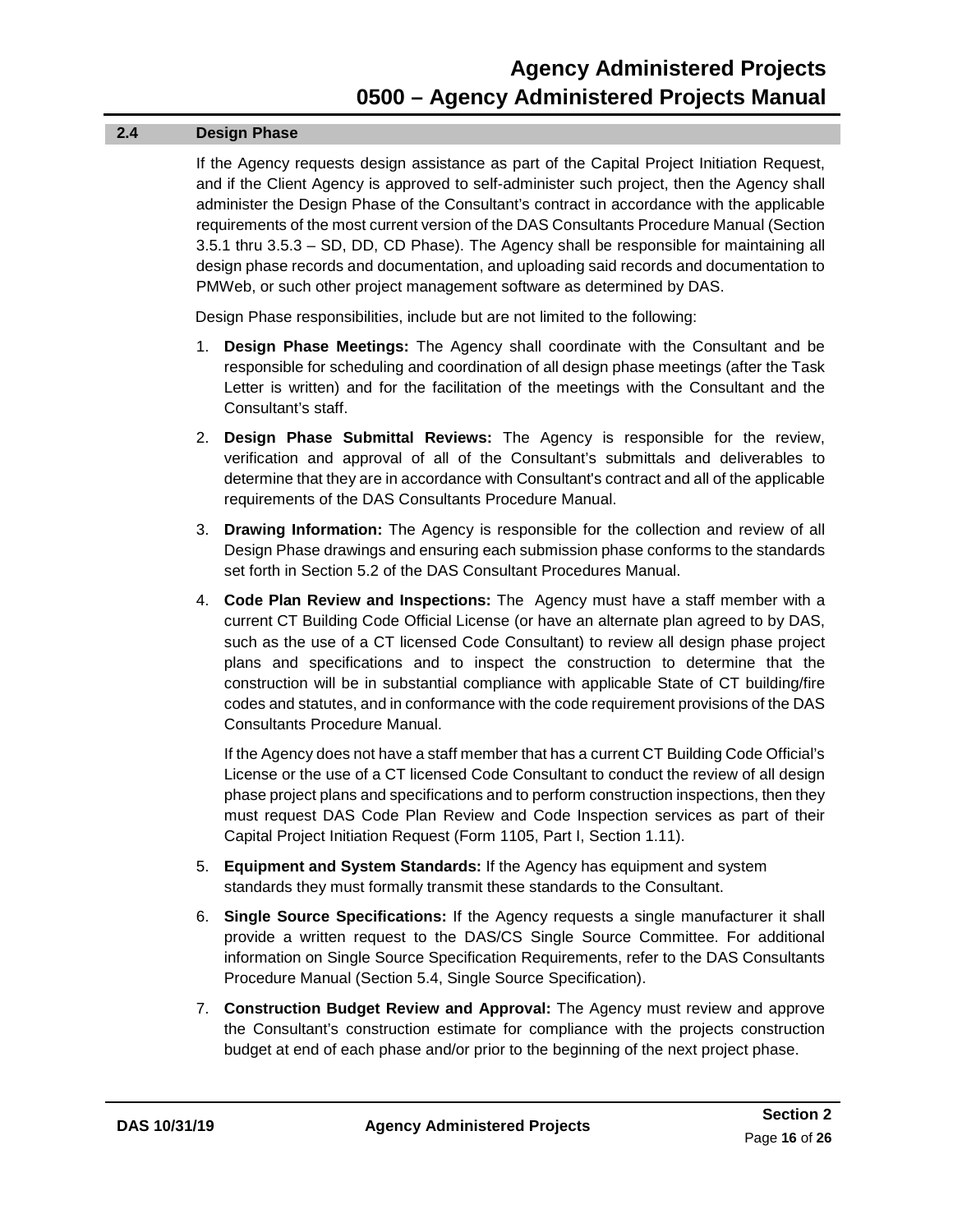- 8. **General Requirements:** The Agency shall meet with the Consultant to coordinate the editing of the General Requirements for but not limited to the following:
	- a. Construction Staging Areas;
	- b. Project Phasing;
	- c. Site Access and Storage;
	- d. Construction Utility Access;
	- e. Identification of work done by other Contractors;
	- f. Security; and
	- g. Starting of Systems and System Commissioning.
- 9. **Consultants Project Progress Compliance:** The Agency shall monitor the Consultant's project progress for compliance with the requirements of the Consultants Task Letter or Contract.
- 10. **Consultant Invoice Payments Approvals:** The Agency shall pay all invoices for Consultant services.
- 11. **Performance Evaluation of Consultant Services:** The Agency shall complete and upload a copy of the Consultant Performance Evaluation (Form 3910) to PMWeb at the completion of the design and bid phase.
- 12. **Certificate of Compliance for Agency Administered Projects:** The Agency Authorized Representative and the A/E of Record must sign and maintain a copy of the Certificate of Compliance, Part I – Pre-Construction Phase (Form 3150) certifying that the "described project has been designed in substantial compliance with requirements of the State of Connecticut Building Code and all other applicable codes as required by Chapter 541, General Statutes of Connecticut". A copy of the signed Certificate of Compliance shall be uploaded to PMWeb prior to proceeding to the Bid Phase.

#### <span id="page-19-0"></span>**2.5 Bid Phase**

If the Agency requests design assistance as part of the Capital Project Initiation Request, and if the Client Agency is approved to self-administer such project, then the Agency shall administer the Bid Phase of the Consultant's contract in accordance with the applicable provisions of C.G.S., Section 4b-52, 4b-91 through 4b-102 or if utilizing a State Contract for Time and Material Services, the applicable provisions of said Contract and the applicable requirements of the most current version of the DAS Consultants Procedure Manual (Section 3.5.4, Bidding Phase). The Agency shall be responsible for maintaining all bid phase records and documentation. The DAS Bid Documents referenced throughout this section and more specifically outlined in Section 2.5.3 of this Manual can be obtained from the DAS Office of Policy and Procurement.

#### **2.5.1 PRE-BID**

The Agency is responsible for all Bid Phase responsibilities, including but not limited to the following pre-bid responsibilities:

1. **Affidavits.** General Contractors are required to submit certain affidavits for Competitive Sealed Bids. When posting a Bid, the Client Agency shall include a list of the affidavit submittal requirements and provide web links to the required affidavits (see the **Affidavit**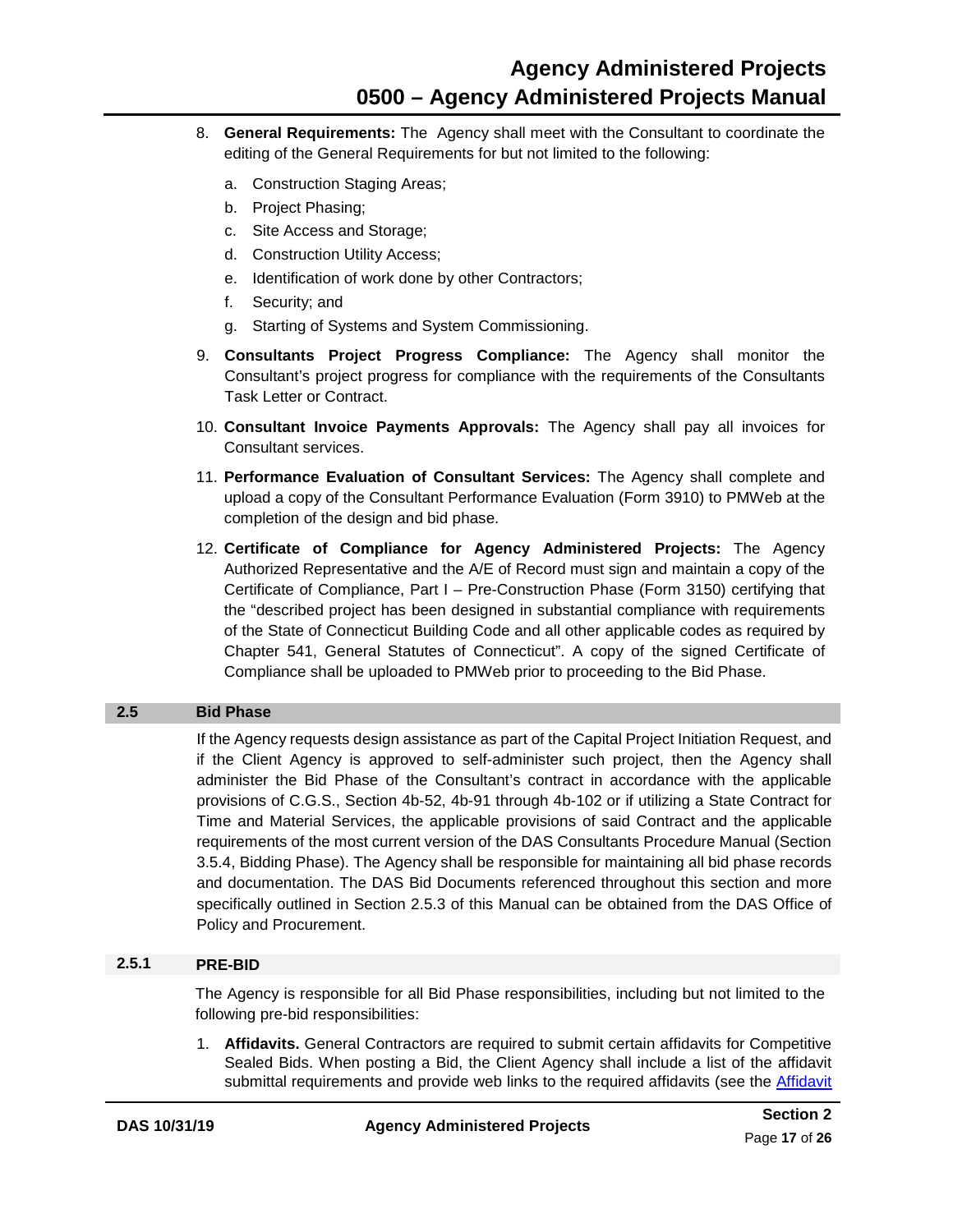[and Non-Discrimination Requirements for State Contracts](https://portal.ct.gov/DAS/Procurement/Contracting/DAS-Procurement-Agency-Procurement-Manual/Affidavit-and-Non-Discrimination-Requirements-for-State-Contracts) in the DAS Procurement - Agency Procurement Manual (https://portal.ct.gov/DAS/Procurement/Contracting/DAS-Procurement-Agency-Procurement-Manual).

- 2. **Construction Cost Estimate/Contingency.** The Client Agency must receive a signed Consultant Bid Data Statement (Form 6005) that verifies the Construction Cost Estimate. The Client Agency must confirm that the total project cost does not exceed the statutory limitations for Client Agency Administered Projects.
- 3. **Supplemental Bids.** DAS prohibits Client Agency Administered Bids from including any Supplemental Bids without prior approval, in writing, from DAS as to format, content and sequencing.
- 4. **Pre-Qualification Process.** As applicable, the Client Agency must integrate the requirements of the [DAS Construction Contractor Pre-Qualification Program](https://portal.ct.gov/DAS/Procurement/PreQual/DAS-Construction-Contractor-Prequalification-Program/Documents) (https://portal.ct.gov/DAS/Procurement/PreQual/DAS-Construction-Contractor-Prequalification-Program) into the Bidding Documents.
- 5. **Funds.** DAS prohibits the advertisement of Client Agency Administered Bids until all necessary project funds have been obtained. Source of funds must be identified and verified to DAS at the time of bidding.
- 6. **Building and Fire Code Inspections.** See Section 2.4 of this Manual, line item 3 Code Plan Review and Inspections.
- 7. **Bid Process Administration.** The Client Agency must bid the project in accordance with its own procurement rules and be responsible for all of the Bid Phase administration costs and responsibilities including but not limited to the following:
	- a. **Pre-Bid Conference.** The Client Agency must coordinate and facilitate a Pre-bid Conference(s);
	- b. **Advertisements and Document Printing.** The Client Agency is responsible for all bid costs such as Advertisement and Document Printing.
	- c. **Bid Proposal Reviews.** The Client Agency is responsible for the review of Bid Proposals, for conformance with the requirements with the Notice to Bidders and all the bid requirements such as Contractor/Subcontractor Qualifications, Affidavits, Named Subcontract Agreements, CHRO Regulations, Bonds, Insurance, etc.
	- d. **Contract Signing.** The Client Agency is responsible for preparation and execution of the contract with the contractor, and ensuring that the Contract Documents address all statutory and Office of Attorney General requirements.

#### <span id="page-20-1"></span>**2.5.2 BID**

<span id="page-20-0"></span>During the Bid Phase, the Client Agency shall:

- 1. **Client Agency Bid Forms.** Bidding forms shall be in compliance with DAS's Standard Bid Procedure.
- 2. **Bid Information.** Review Bid Documents to be sure all bidders are receiving the same bidding information and that all bidders are being treated fairly and in an ethical manner.
- 3. **Invitation to Bid.** Specify the date and time of the Pre-bid Conference and of the Bid Opening in the Invitation to bid.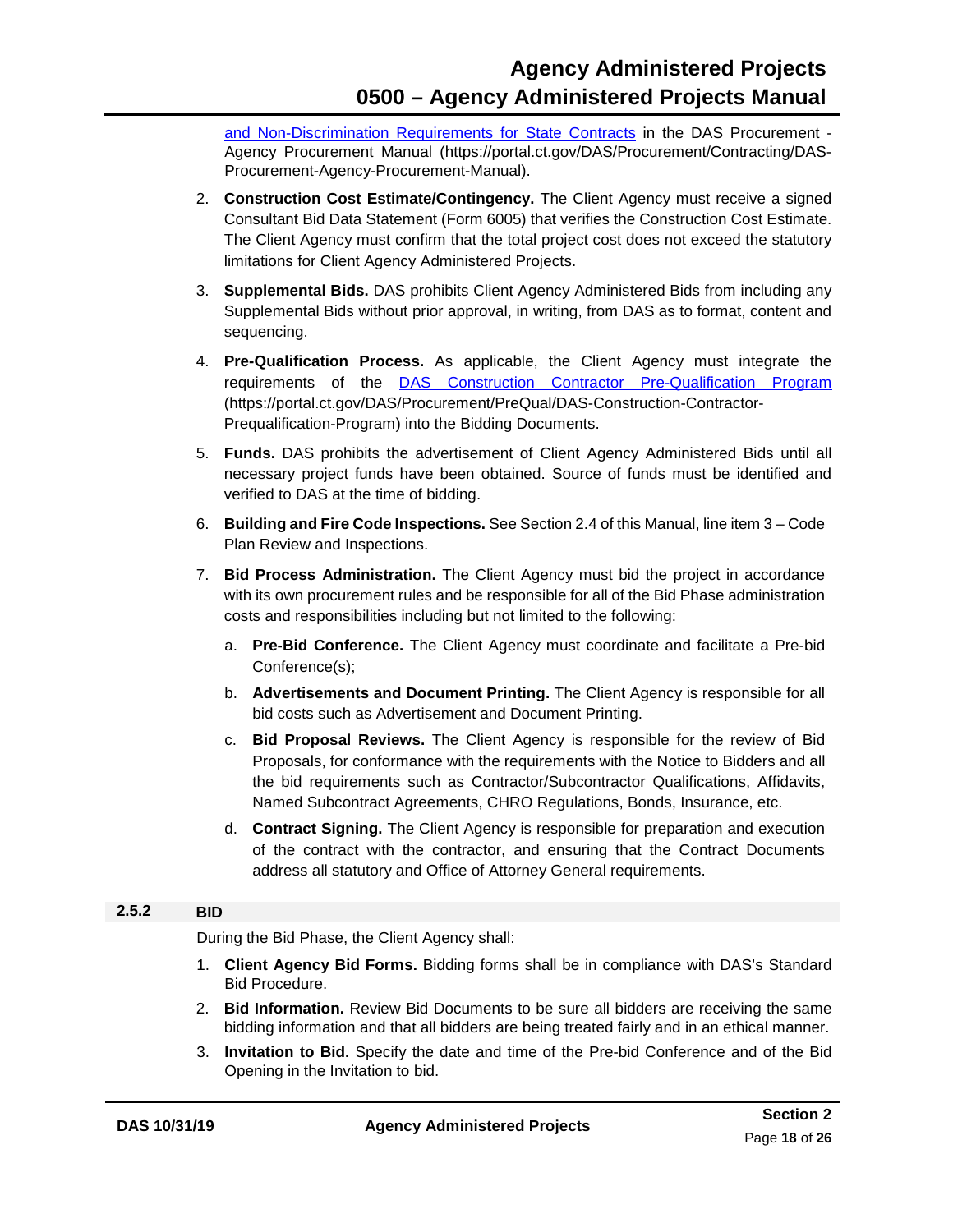- 4. **Bid Opening.** Assure that all Bid Proposals have the receipt date and time recorded and initialed.
- 5. **Public Opening.** Open all bids in a public setting with at least one witness present.
- 6. **Bid Bond.** Confirm that a Bid Bond is submitted in conformance with current State Statute for projects that exceed \$100,000 dollars.
- 7. **Contract Award Delay.** Insure and confirm that the Invitation to Bid states that the contractor is required to hold their bid price for ninety (90) days.
- 8. **Bid Extension.** In the event that the contract award is delayed beyond the ninety (90) days, then the Client Agency must obtain written confirmation from the contractor agreeing to extend their bid without change of terms or conditions.
- 9. **Contractor Pre-Qualification Criteria.** Use the [DAS Construction Contractor Pre-](https://portal.ct.gov/DAS/Procurement/PreQual/DAS-Construction-Contractor-Prequalification-Program/Documents)[Qualification Program](https://portal.ct.gov/DAS/Procurement/PreQual/DAS-Construction-Contractor-Prequalification-Program/Documents) for projects with total costs greater than Five Hundred Thousand Dollars (\$500,000). The Contractor must be pre-qualified in the classification of the work the bid requires. The classification must be included in the Invitation to Bid.

The following Documents must be included in bid packages sent to all potential bidders, for projects that are under \$500,000 dollars:

- 1. **Bid Form.** A Client Agency can utilize the Request for Quotation [\(Form STO-93\)](http://das.ct.gov/Purchase/Info/Agency_Request_For_Quote_(STO-93).pdf) for projects with total costs less than \$100,000.
- 2. **Instructions to Bidders.** Minority Bidders requirements must be part of the Instructions to Bidders Form (See [CHRO Web Portal / Contract Compliance](https://www.ct.gov/chro/taxonomy/v4_taxonomy.asp?DLN=45583&chroNav=|45583|) / Contract Compliance Forms – Notification to Bidders/Contract Compliance Monitoring Form).
- 3. **Minority Workforce Utilization Report. The** Minority Workforce Utilization Report shall be used for projects with total project costs exceeding \$500,000 (see [CHRO Web](https://www.ct.gov/chro/taxonomy/v4_taxonomy.asp?DLN=45583&chroNav=|45583|) Portal / [Contract Compliance](https://www.ct.gov/chro/taxonomy/v4_taxonomy.asp?DLN=45583&chroNav=|45583|) / Contract Compliance Forms – Minority Workforce Utilization Report).
- 4. **General Conditions.** See the [DAS/CS Library,](https://portal.ct.gov/DAS/Lists/DAS-Construction-Services-Library) 5000 Series General Conditions and General Requirements.
- 5. **Certificate of Insurance.** A Certificate of Insurance is required for all projects involving labor and material prior to the commencement of work, and shall cover Public Liability and Workers' Compensation, and include Surety Bonds to cover performance, labor and materials. The Client Agency administering the project is responsible for keeping a record of the bonds and for obtaining a Consent of Surety to release the bonds upon 100% completion of the project.
- 6. **Standard Bid Bond.** A Standard Bid Bond is required for projects with total cost in excess of \$100,000 dollars.
- 7. **Prevailing Wage Rates. Prevailing Wage Certifications** C.G.S., Section 31-53(g) requires contractors to pay prevailing wages as published by the State Labor Commissioner for new construction of a public works project with project costs greater than \$1,000,000 and for renovation of a public works project with project costs greater than \$100,000.
- 8. **Formal Advertisement of Bid Notices.** All bids, regardless of size, must be posted on DAS web site. The goal is to obtain a minimum of three (3) competitive bids; therefore as many potential bidders as possible should be notified of the bidding of a project.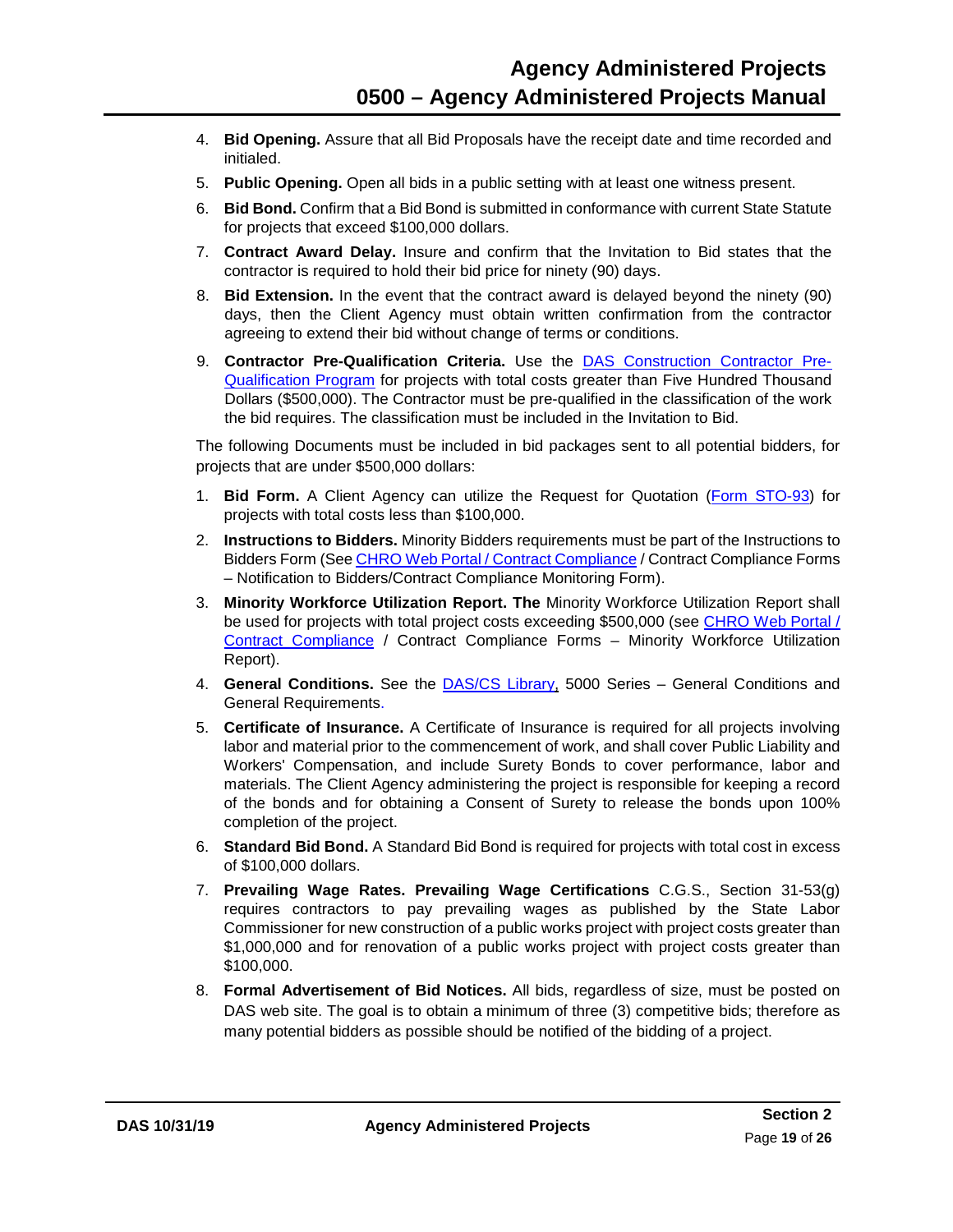#### **2.5.3 BID DOCUMENTS**

The following DAS Bid Documents are recommended for all bid packages and are to be utilized as applicable for the specific bid.

| NO.<br>2004 | <b>UPDATED SECTION TITLE</b>                                                |
|-------------|-----------------------------------------------------------------------------|
| 00 11 16    | Invitation to Bid                                                           |
| 00 40 13    | <b>Bid Proposal Form</b>                                                    |
| 00 43 16    | Standard Bid Bond Form                                                      |
| 00 43 24    | <b>Special Unit Prices</b>                                                  |
| 00 45 14    | General Contractor Bidder's Qualification Statement                         |
| 00 45 17    | Subcontractor Bidder's Qualification Statement                              |
| 00 45 15    | Objective Criteria for Evaluating Qualifications of Bidders                 |
| 00 52 73    | Subcontract Agreement Form                                                  |
| 00 21 19    | Notice to Bidders                                                           |
| 00 73 44    | Prevailing Wage Rates/Contractor's Wage Certification/Payroll Certification |
| 00 62 16    | Certificate of Insurance Form                                               |
| 00 73 27    | Set-Aside Contractor Schedule                                               |
| 00 52 03    | <b>Contract Form</b>                                                        |
| 00 73 38    | <b>CHRO/Contract Compliance Regulations</b>                                 |
| 00 72 00    | General Conditions of the Contract for Construction                         |
| 00 73 00    | <b>Supplementary Conditions</b>                                             |
| 00 92 00    | Amendments                                                                  |

#### **2.5.4 MINORITY & SMALL BUSINESS SET ASIDE PROGRAM**

<span id="page-22-0"></span>Construction contracts valued up to \$500,000 shall be offered first to contractors that are registered with the DAS Minority & Small Business Set-Aside Program.

If total project costs are less than \$95,000, at least two (2) bids must be received before a contract can be awarded. If greater than \$95,000, at least three (3) bids must be received before a contract can be awarded.

If, after a good faith effort to reach a sufficient number of potential set-aside bidders, only one bid is received, the agency may:

a. Re-bid the project, including non-set-aside contractors.

A minimum of 6.25 percent (6.25%) of each contract awarded to a Small Business Enterprise shall be reserved for Minority Business Enterprises (MBE) and/or Women Business Enterprises (WBE).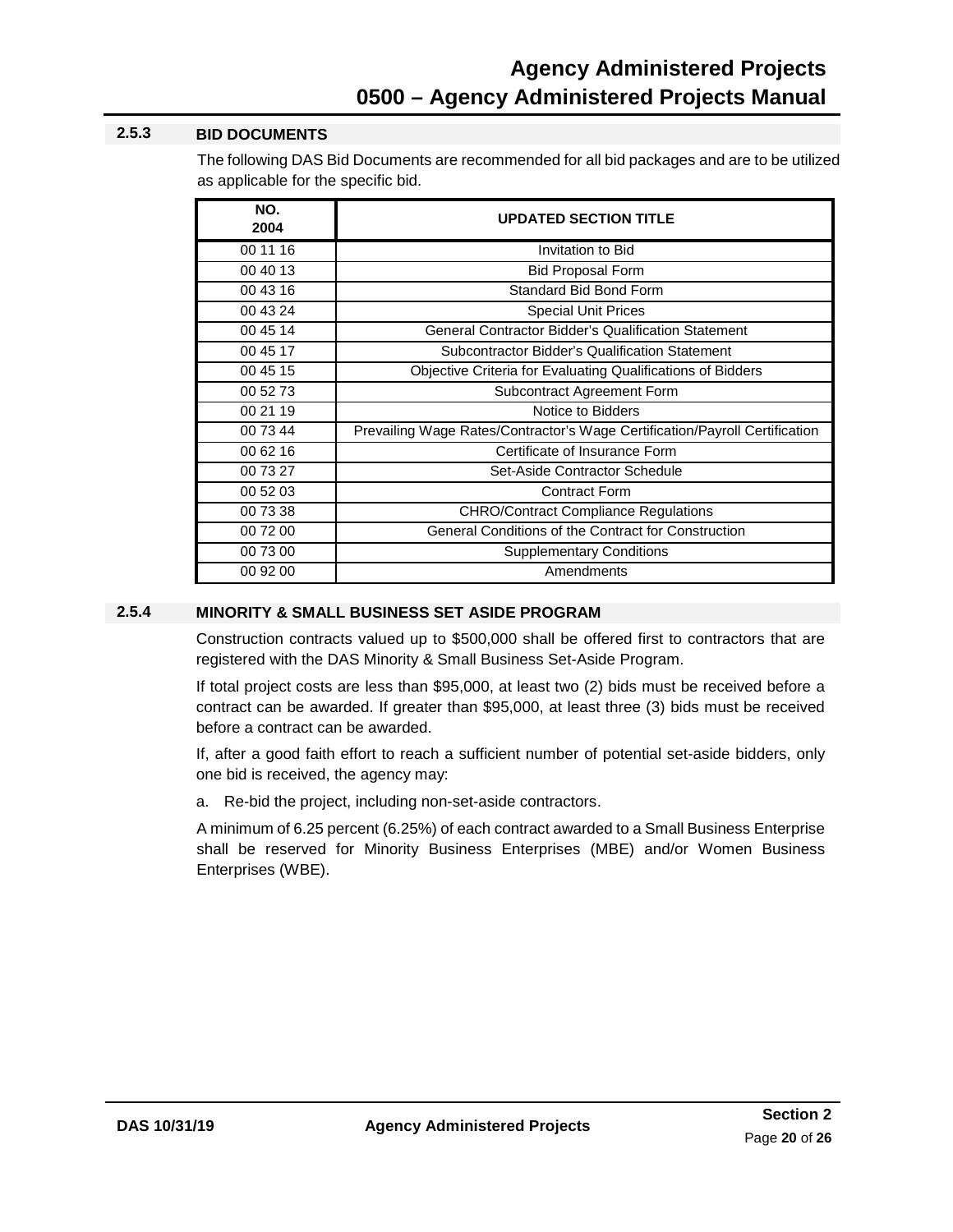#### **2.6 Construction Phase**

If the Agency requests design assistance as part of the Capital Project Initiation Request, and if the Client Agency is approved to self-administer such project, then the Agency shall administer the Construction Phase of the Consultant's contract in accordance with the applicable requirements of the most current version of the DAS Consultants Procedure Manual (Section 5.0) and shall be responsible for maintaining complete, clear and accurate records relating to the performance of the Work, including but not limited to: 1) Contract Documents and records relative to changes in the Work; 2) a record of project files and progress reports required to track, monitor, and administer the Contract Documents; and 3) a record of the Constructor's applications for payment. The Agency shall be responsible for maintaining all Construction Phase records and uploading said records to PMWeb, or such other project management software as determined by DAS.

Construction Phase responsibilities, include but are not limited to the following:

- 1. **Attendance at Job Meetings.** The PM assigned by the Agency to oversee an Agency Administered project and, if applicable, Construction Administrator assigned to the project shall coordinate and attend job meetings to assess the progress of the Work and to make certain the Work is performed in accordance with the Task Letter and Contract Documents.
- 2. **Review and Approval of Submittals.** Submittals consist of all drawings, diagrams, illustrations, schedules, cost estimates, catalog cuts; product data, warranties and samples; and other data or information which are specifically prepared by or for the Contractor and submitted by the Contractor to illustrate some portion of the Work. The PM assigned by the Agency to oversee the project shall coordinate with the A/E for the review and approval shop drawings for conformance with the Task Letter and Contract Documents.
- 3. **Review and Approval of RFI's.** Review RFI's and make certain the responses are prompt and in conformance with the Task Letter and Contract Documents.
- 4. **Review and approval of Change Orders.** Review Change Orders and assess impact on project schedule. Insure requests for change are in conformance with the Task Letter and Contract Documents. A Client Agency may never exceed the authorized construction amount via change order without the approval of DAS.
- 5. **Acquisition of Applicable Permits and Certificates.** The Agency is responsible for obtaining all applicable permits and approvals from the Department of Health Services, Department of Environmental Protection, Department of Transportation and the State Traffic Commission and in the case of demolition, the Municipality, and is responsible for certifying that the construction will be in substantial compliance with applicable State of CT building/fire codes and statutes, and in conformance with the code requirement provisions of the DAS Consultants Procedure Manual.
- 6. **Coordination of Special Inspections**. The PM assigned by the Agency to oversee an Agency Administered project shall be responsible for coordinating all of the inspections leading up to the issuance of a Certificate of Occupancy. These inspections include but are not limited to all special inspections required pursuant to the Contract Documents, and other tests and inspections required by the Office of the State Building Inspector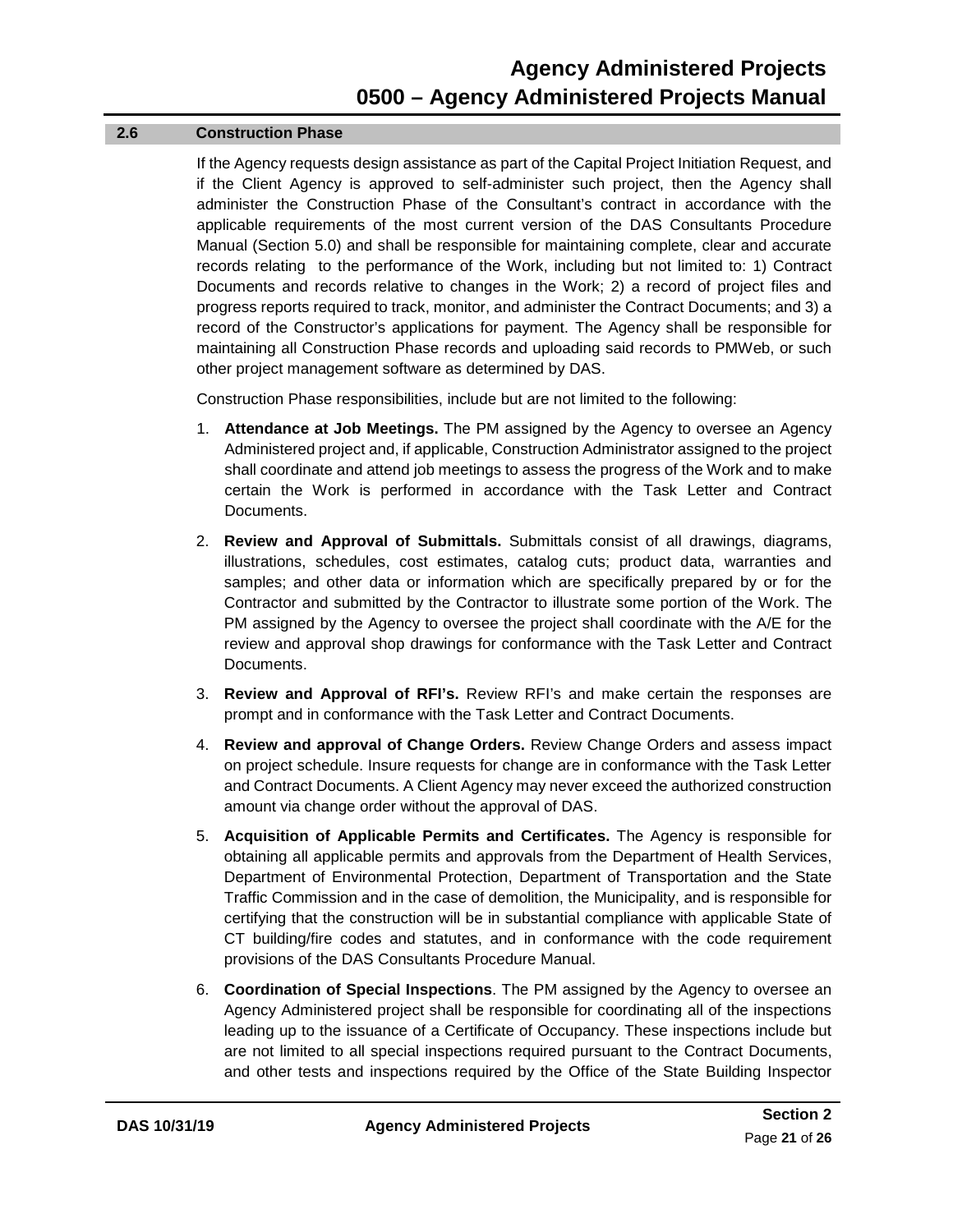(OSBI), the Office of the State Fire Marshal (OSFM), Public Health (DPH), Energy and Environmental Protection (DEEP), and other Federal or local government agency inspections (see Form 3030 – Checklist for Permits, Certifications, and Approvals).

- 7. **Approval of Substantial Completion.** The Agency is responsible for certifying that the Work performed is in conformance with the Contract Documents and was reviewed and found, in accordance with the General Conditions of the Contract for Construction of Design-Bid-Build, Article 30 – Completion and Acceptance, to be substantially complete to the best knowledge of the Construction Administrator (CA), Consultant, and Agency.
- 8. **Review and Approval of Contractor's Payment.** The PM assigned by the Agency to oversee an Agency Administered project shall collect and review certified payrolls for completeness and accuracy. If total project cost exceeds \$100,000, the Agency is required to maintain a copy of each approved invoice in its project files. If total project cost exceeds \$500,000, the Agency is required to maintain a copy of each approved invoice and maintain a copy of a Lien Waiver from each prime subcontractor on all contractor payment requisitions.
- 9. **Approval of Reductions in Retainage.** The PM assigned by the Agency to oversee an Agency Administered project shall review and if appropriate, make reductions in project Retainage relative to progress made toward final closeout.
- 10. **Approval of Architects requests for Payment.**
- 11. **Records Retention:** The Client Agency shall retain project records in conformance with State Statute and the most current version of the Construction Services Records Retention Schedule (see CT State Library – General Records Retention Schedules for State Agencies at https://ctstatelibrary.org/publicrecords/general-schedules-state).
- 12. **Coordination and Administration of Closeout Procedures and Final Closeout** (see Section 2.7 – Project Closeout below).

#### <span id="page-24-0"></span>**2.7 Project Closeout Phase**

All Capital Construction Projects are subject to construction closeout procedures in accordance with Connecticut General Statutes.

The closeout procedures for an Agency Administered project are as follows:

To closeout an AA project with total project costs less than one hundred thousand dollars (\$100,000), or for which approval of such project was obtained through the submission of Form 1107 – Request to Utilize a State Trade Contractor, Form 1108 – Request to Bid, or Form 1109 – Request for Emergency Declaration, the Agency shall submit, via email, the following documentation to the Director of [CSS](mailto:craig.russell@ct.gov) at project completion:

1. A **Certificate of Compliance** (Form 7150) signed by an authorized representative of the Agency, the project Architect/Engineer, and the project Contractor is required if the scope of work for said project includes the construction, repair, alteration or addition to any state building or any other public works of the state.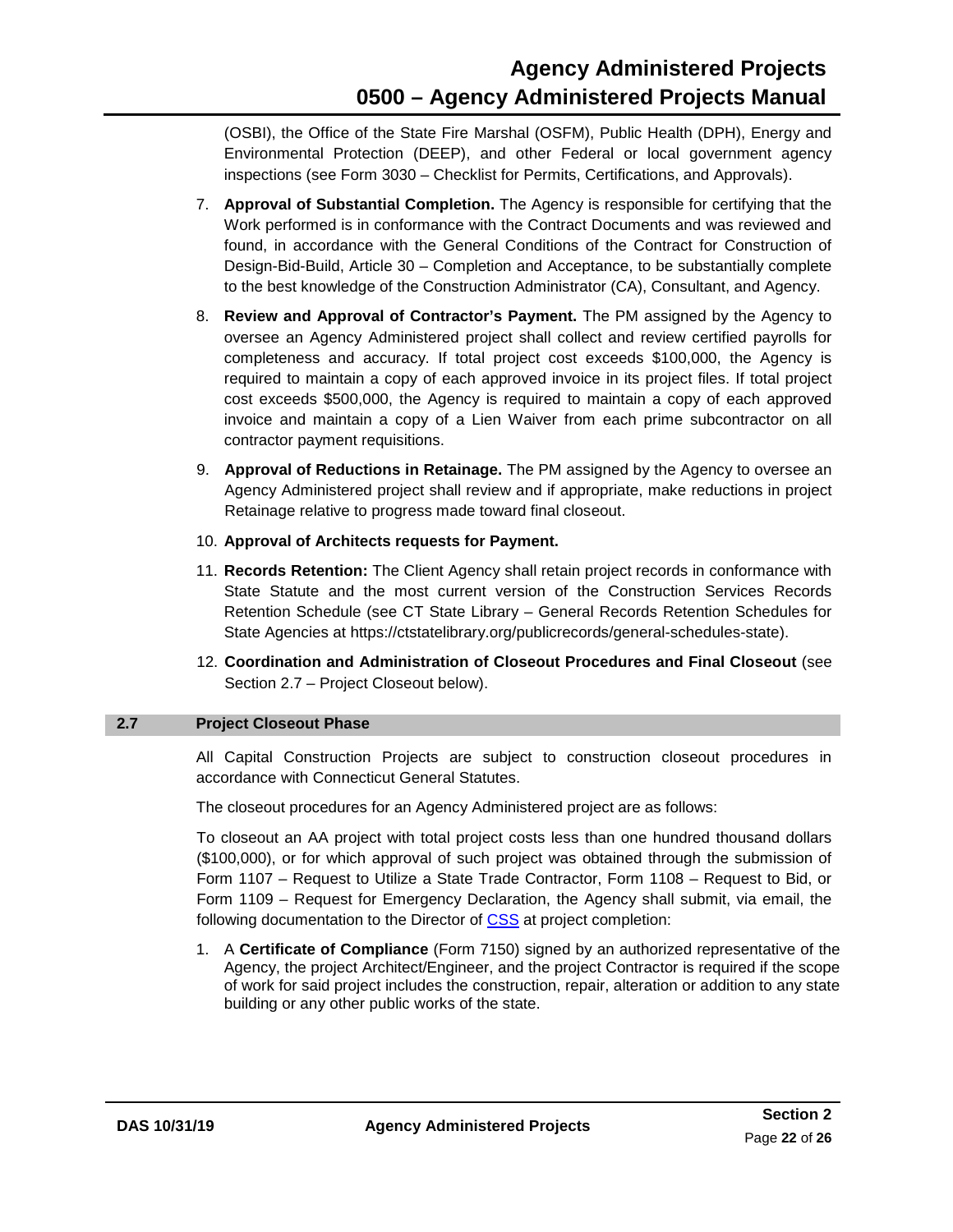To closeout an AA project with total project costs greater than or equal to one hundred thousand dollars (\$100,000) and for which approval for such project was obtained by submission of Form 1105 – Capital Project Initiation Request, the Agency will need to submit the following at project completion:

- 1. **Form 7989, Agency Administered Project – Project Closeout Report**, inclusive of the following:
	- a. **Part I – Agency Information.**
	- b. **Part II – Project Information.** 
		- If the project scope of work only consists of a study or investigation, and does not include the construction, repair, alteration or addition to a state building or other public works of the state, the "Construction Start Date" and "Acceptance Date" may be marked as not applicable (N/A), and the "Final Project Cost" would be equal to the cost of services and deliverables provided by the project Consultant(s).
	- c. **Part III – Consultant/Contractor/Supplier Information.**
	- d. **Project Closeout Documentation** if the project scope of work includes the construction, repair, alteration or addition to any state building or any other public works of the state, then the following documents must be submitted as appendices to Form 7989 for the Agency to meet its statutory and DAS requirements for an AA Project.
		- A **Certificate of Compliance** (Form 7150) signed by an authorized representative of the Client Agency, the project Architect/Engineer, and the project Contractor is required if the scope of work for said project includes the construction, repair, alteration or addition to any state building or any other public works of the state;
		- A **Certificate of Acceptance** (Form 7820) is required if a Certificate of Substantial Completion was issued on the subject Project;
		- A **Consultant Performance Evaluation** (Form 7910) is required if a Consultant has been hired to perform work on a Capital Project that is funded, in whole or in part, by state funds; and
		- A **Contractor Performance Evaluation** (Form 745) is required if the building project is funded, in whole or in part, by state funds.
		- **Archival Data for Project Documents** (Form 7995) shall be completed by the Client Agency PM at project completion and shall include the final submission of documents by the primary contractor. These documents shall be submitted to the Chief Architect via email at [DAS.Technical.Review@ct.gov.](mailto:DAS.Technical.Review@ct.gov)

The Agency must upload all closeout documentation to PMWeb or such other project management software as determined by DAS, within thirty (30) days of project completion for those AA projects with total project costs greater than or equal to one hundred thousand dollars (\$100,000) and for which approval for such project was obtained by submission of Form 1105 – Capital Project Initiation Request. The Agency shall notify, via e-mail, the Director of [CSS](mailto:craig.russell@ct.gov) once the project closeout documentation has been uploaded to PMWeb.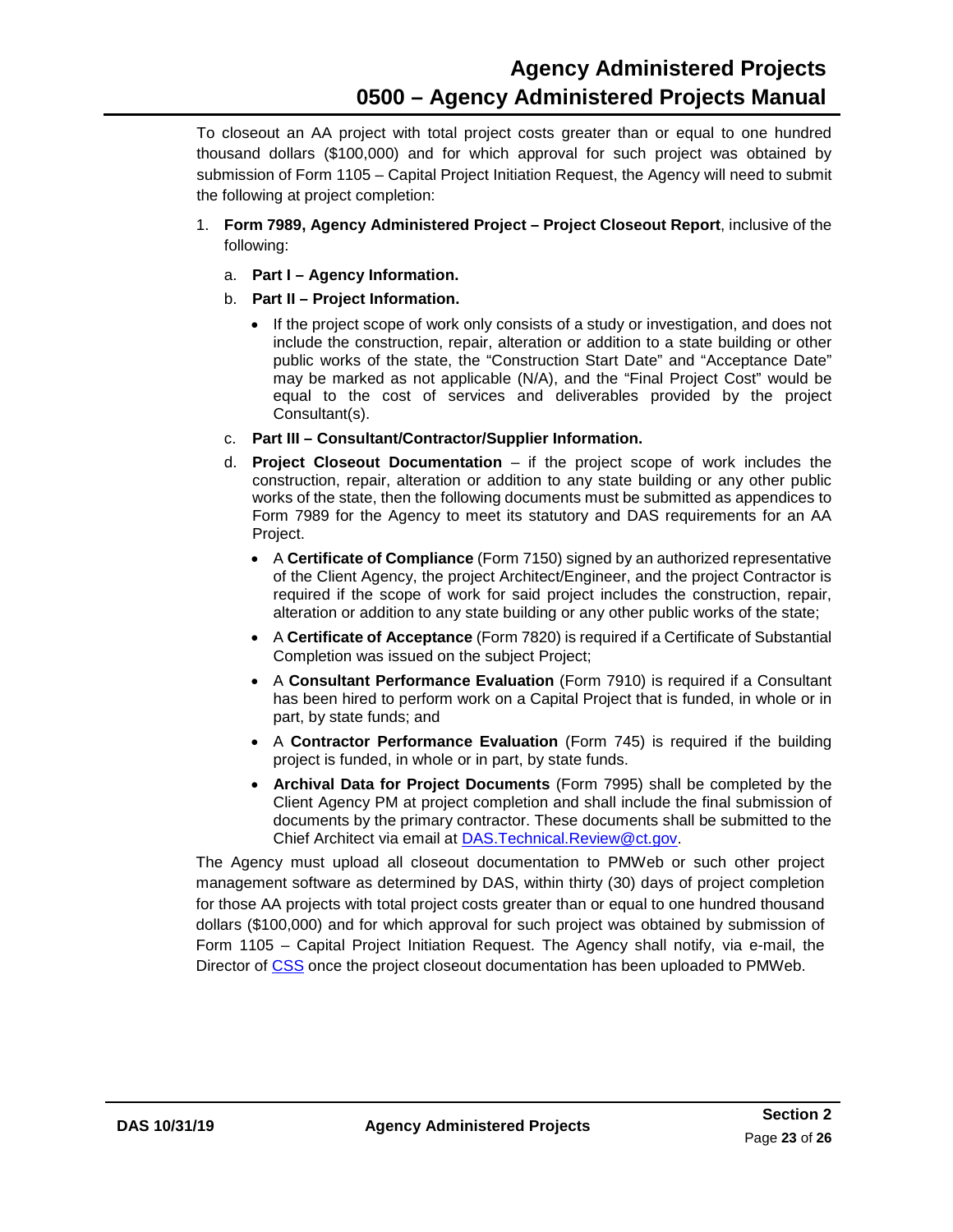#### <span id="page-26-1"></span>**2.8 Suspension/Reactivation/Termination of an On-Call Task Assignment**

Pursuant to the terms and conditions of a DAS On-Call Contract, only the Commissioner of the DAS, or his/her designee, has the authority to suspend (see Section 2.8.1 - [Suspension](#page-26-2)  [of an On-Call Task Assignment\)](#page-26-2) or terminate (see Section 2.8.3 – [Termination of an On-Call](#page-27-0)  [Task Assignment\)](#page-27-0) an On-Call Contract or Task Assignment.

The Commissioner also has the authority to reactivate (see Section  $2.8.2$  – Reactivation of [an On-Call Task Assignment\)](#page-26-0) Consultant services, in whole or in part, for any assigned work under an On-Call Contract that was previously suspended.

Should On-Call Consultant Services be suspended and it has been determined subsequently that such services will not be reactivated, or it has otherwise been determined that the Consultant is unwilling or unable to complete the services of an On-Call Task Assignment after the assignment has been suspended, then the Client Agency will need to file a formal request to terminate the On-Call Task Assignment (see Section 2.8.3 – [Termination of an On-](#page-27-0)[Call Task Assignment\)](#page-27-0).

#### <span id="page-26-2"></span>**2.8.1 Suspension of an On-Call Task Assignment**

The suspension of an On-Call Task Assignment means that all services to be performed by the Consultant, under the terms and conditions of said Assignment, are suspended indefinitely. Should the Client Agency wish to reactivate the services of the Consultant for any assigned work under an On-Call Contract that was previously suspended, the Client Agency shall complete a Request for Reactivation of an On-Call Task Assignment (see Section 2.8.2 of this Manual).

#### *If the services of an On-Call Consultant are suspended, the Consultant is entitled to:*

• Reasonable compensation for services provided prior to the effective date of the suspension of work.

#### *If the services of an On-Call Consultant are suspended, the Agency is entitled to:*

• All finished and unfinished documents prepared pursuant to the Contract.

#### *The process to suspend an On-Call Consultant Task Assignment is as follows:*

- 1. The Agency submits **Form 7985 – Request for Suspension of On-Call Task Assignment** to the DAS PM assigned to the project with copy, via e-mail, to the Director of [CSS.](mailto:craig.russell@ct.gov)
- 2. CSS will draft a Notice for Suspension, based on the request, for the Commissioner's or his/her designee's signature.
- 3. The signed Notice for Suspension will be distributed to the effected Consultant with copy to the Agency, DAS PM and DAS ADPM.

#### <span id="page-26-0"></span>**2.8.2 Reactivation of an On-call Task Assignment**

The Commissioner has the authority to reactivate Consultant services, in whole or in part, for any assigned work under an On-Call Contract that was subsequently suspended.

#### *The process to reactivate an On-Call Consultant Task Assignment is as follows:*

1. The Agency submits **Form 7986 – Request for Reactivation of an On-Call Task Assignment** to the DAS PM assigned to the project with copy, via e-mail, to the Director of [CSS.](mailto:craig.russell@ct.gov)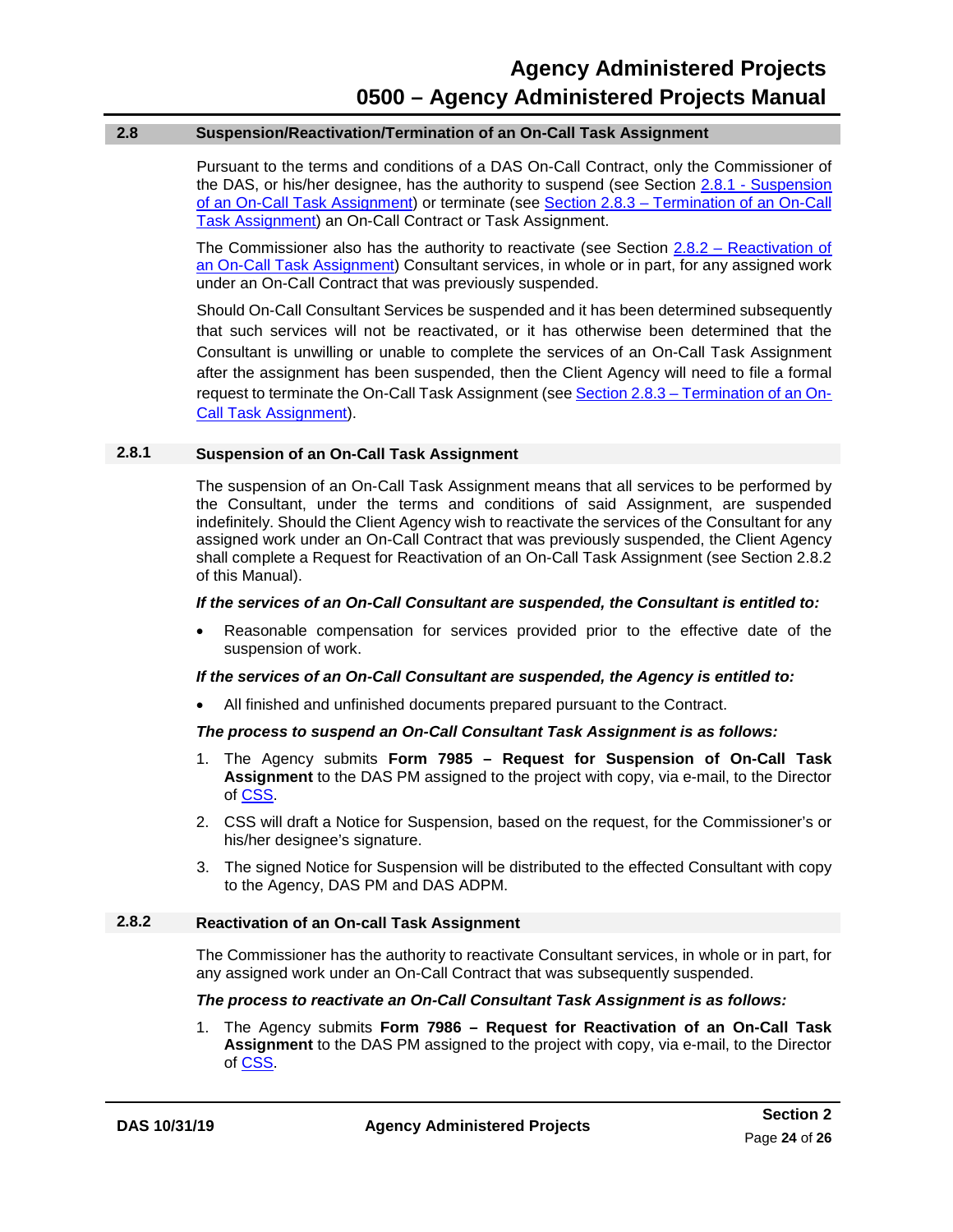- 2. CSS will draft a Notice to Reactivate the On-Call Task Assignment, based on the request, for the Commissioner's or his/her designee's signature.
- 3. The signed Notice to Reactivate the assignment will then be distributed to the effected Consultant with copy to the Agency, the assigned DAS PM, and the DAS ADPM.
	- If reactivation occurs within one (1) year from the time the work was suspended, and the Consultant is willing and able to complete the assignment, any fees paid to the Consultant prior to suspension shall be applied toward the completion of the assignment.
	- If reactivation occurs more than one (1) year after the effective suspension date, the Consultant and the State may renegotiate the fees for the work based on current conditions or either may elect to terminate the remaining work under the task assignment.
- 4. If the Consultant is willing to complete the services of the On-Call Task Assignment, the Consultant is to notify the DAS PM and request a meeting to discuss the scope of work and fee schedule to complete the assignment.
- 5. If the Consultant is unwilling or unable to complete the services of the On-Call Task Assignment, the Consultant is to turnover to the property of the State any remaining finished or unfinished documents prepared per the Contract for its use.

#### <span id="page-27-0"></span>**2.8.3 Termination of an On-call Task Assignment**

The termination of an On-Call Task Assignment means that all services to be performed by the Consultant, under the terms and conditions of said Assignment, are to permanently cease.

#### *If the services of an On-Call Consultant are terminated, the Consultant is entitled to:*

• Reasonable compensation for services already satisfactorily performed and accepted under the Contract, but no amount shall be allowed for anticipated profit on unperformed services.

#### *If the services of an On-Call Consultant are suspended, the Agency is entitled to:*

• All data, drawings, specifications, reports, estimates, summaries, and all other information and materials that may have been accumulated by the Consultant in performing its duties under the Contract.

In accordance with the subject On-Call Contract, the Consultant may be terminated for cause or for convenience. If the Agency is considering termination for cause, please contact the Director of CSS at (860) 713-5740. If the Agency plans to terminate for convenience, please proceed as follows:

#### *The process to terminate an On-Call Consultant Task Assignment is as follows:*

- 1. Submit **Form 7987 – Request for Termination** of On-Call Task Assignment to the assigned DAS PM with copy, via e-mail, to the Director of [CSS.](mailto:craig.russell@ct.gov)
- 2. CSS will draft a Notice for Termination, based on the request, for the Commissioner's or his/her designee's signature.

The signed Notice for Termination will then be distributed to the effected Consultant with copy to the Agency, the assigned DAS PM, and the DAS ADPM.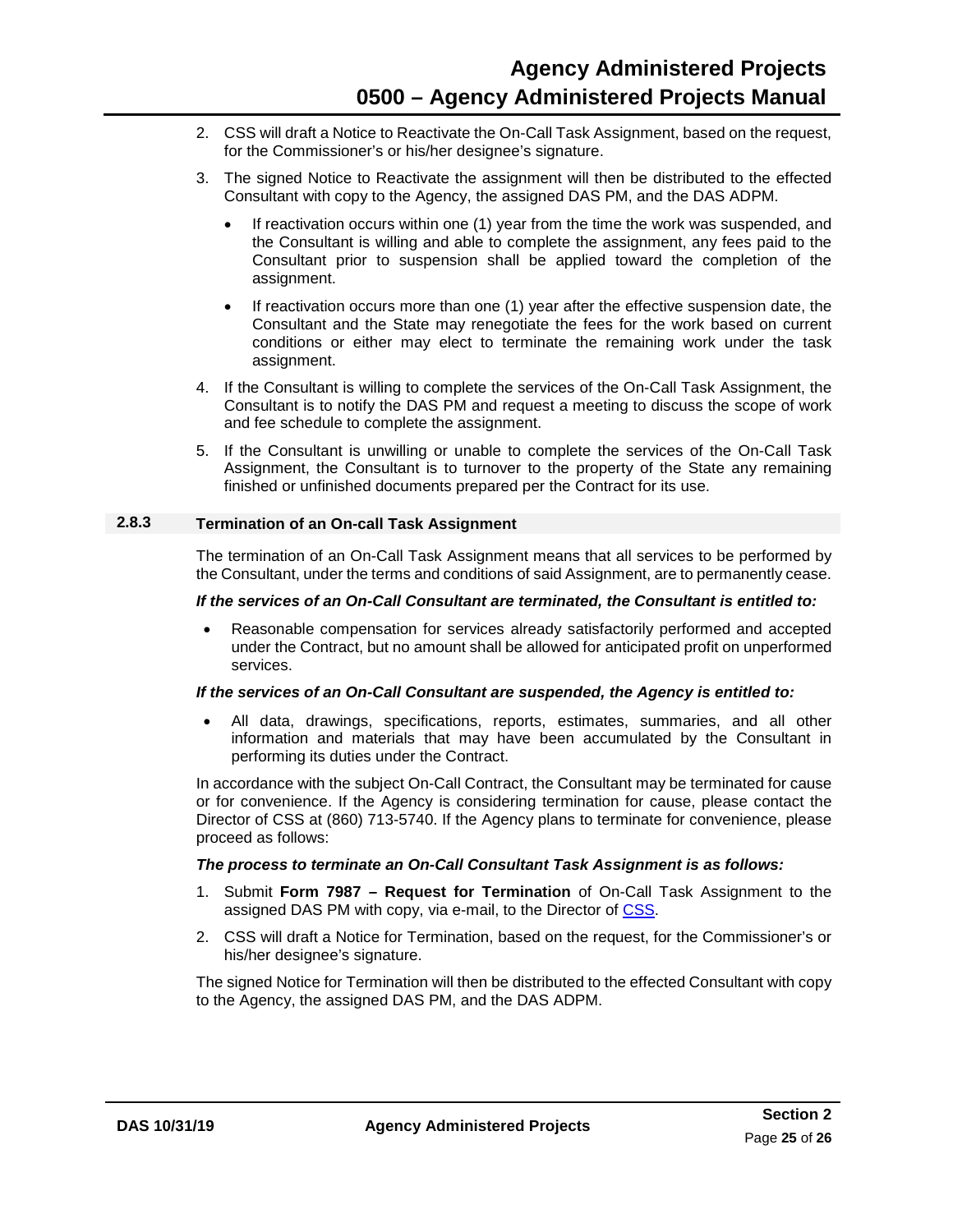### **Reference Documents 0500 – Agency Administered Projects Manual**

<span id="page-28-0"></span>

| 3.0 |     |             | <b>REFERENCE DOCUMENTS</b> |                                                                                                     |
|-----|-----|-------------|----------------------------|-----------------------------------------------------------------------------------------------------|
|     | 3.1 |             |                            | <b>Project Manuals &amp; Guidelines (0000 Series)</b>                                               |
|     |     |             |                            | <b>DAS Consultants Procedure Manual</b>                                                             |
|     |     |             |                            | <b>DAS Selection &amp; Bidding Manual</b>                                                           |
|     | 3.2 |             |                            | <b>Project Initiation and Consultant Selection (1000 Series)</b>                                    |
|     |     | <b>Form</b> | 1105                       | <b>Capital Project Initiation Request</b>                                                           |
|     |     | <b>Form</b> | 1107                       | <b>Capital Project Initiation Request - State Contract for</b><br><b>Time and Material Services</b> |
|     |     | <b>Form</b> | 1108                       | <b>Capital Project Initiation Request - Bid Contract</b>                                            |
|     |     | <b>Form</b> | 1109                       | <b>Request for Declaration of Emergency</b>                                                         |
|     | 3.2 |             |                            | <b>Design Phase Forms (3000 Series)</b>                                                             |
|     |     | <b>Form</b> | 3030                       | <b>Checklist for Permits, Certifications &amp; Approvals</b>                                        |
|     |     | <b>Form</b> | 3150                       | <b>Certificate of Compliance, Part I</b>                                                            |
|     |     | <b>Form</b> | 3910                       | <b>Consultant Performance Evaluation - Design Phase</b>                                             |
|     | 3.3 |             |                            | <b>Bid Phase Forms (6000 Series)</b>                                                                |
|     |     | <b>Form</b> | 6005                       | <b>Consultant Bid Statement</b>                                                                     |
|     |     | <b>Form</b> | 6030                       | <b>Bid Addendum</b>                                                                                 |
|     |     | <b>Form</b> | 6035                       | <b>Bid Addendum Transmittal</b>                                                                     |
|     | 3.4 |             |                            | <b>Construction Phase Forms (7000 Series)</b>                                                       |
|     |     | <b>Form</b> | 745                        | <b>Contractor Performance Evaluation</b>                                                            |
|     |     | Form        | 7150                       | <b>Certificate of Compliance</b>                                                                    |
|     |     | <b>Form</b> | 7810                       | <b>Certificate of Substantial Completion</b>                                                        |
|     |     | <b>Form</b> | 7820                       | <b>Certificate of Acceptance</b>                                                                    |
|     |     | <b>Form</b> | 7910                       | <b>Consultant Performance Evaluation - Construction Phase</b>                                       |
|     |     | <b>Form</b> | 7985                       | <b>Request for Suspension of Task Assignment</b>                                                    |
|     |     | <b>Form</b> | 7986                       | <b>Request for Reactivation of Task Assignment</b>                                                  |
|     |     | <b>Form</b> | 7987                       | <b>Request for Termination of Task Assignment</b>                                                   |
|     |     | Form        | 7988                       | <b>Notice of Project Cancellation</b>                                                               |
|     |     | <b>Form</b> | 7889                       | <b>Agency Administered Project Closeout Report</b>                                                  |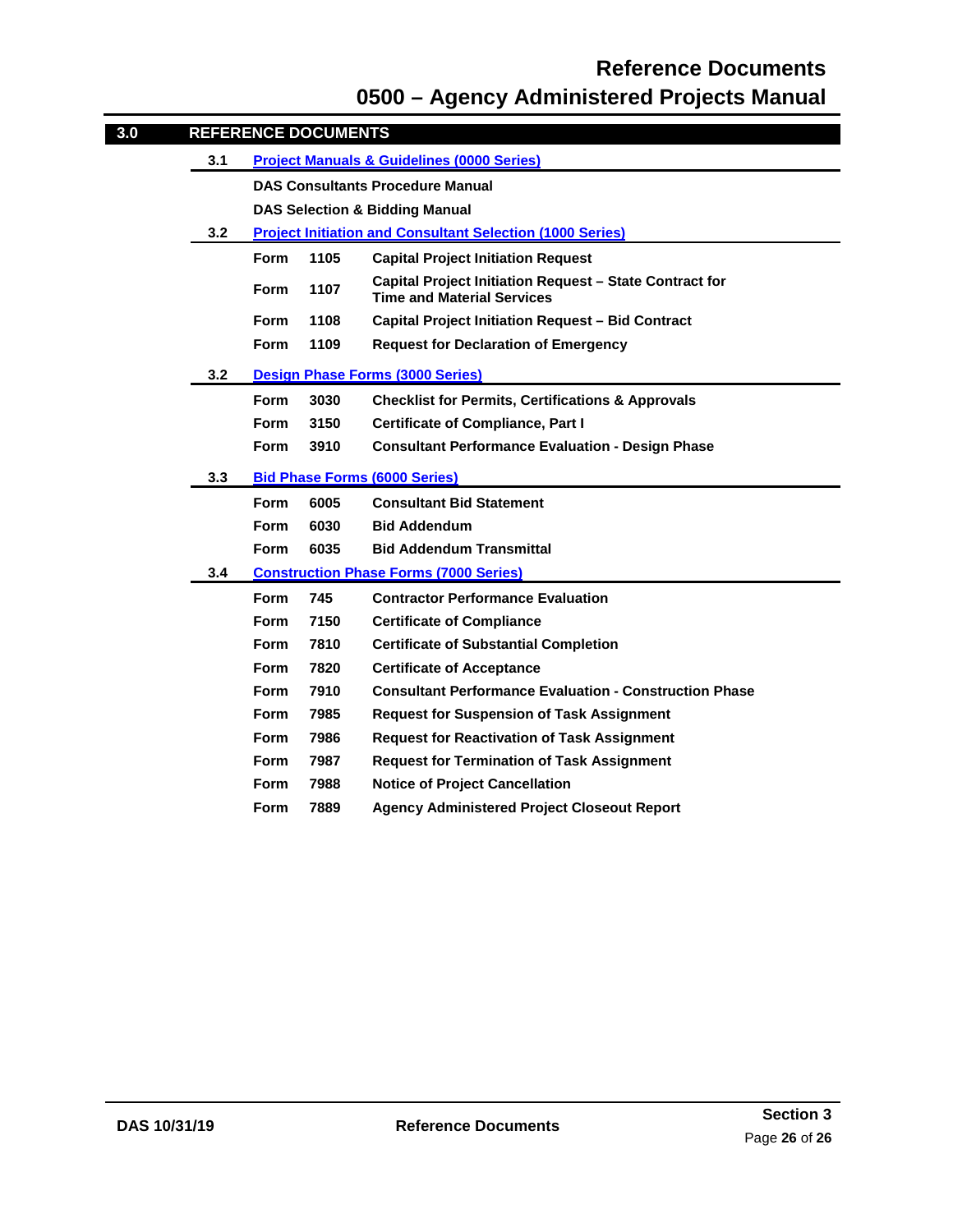## <span id="page-29-0"></span>**Appendix I – Emergency Project Contact Information**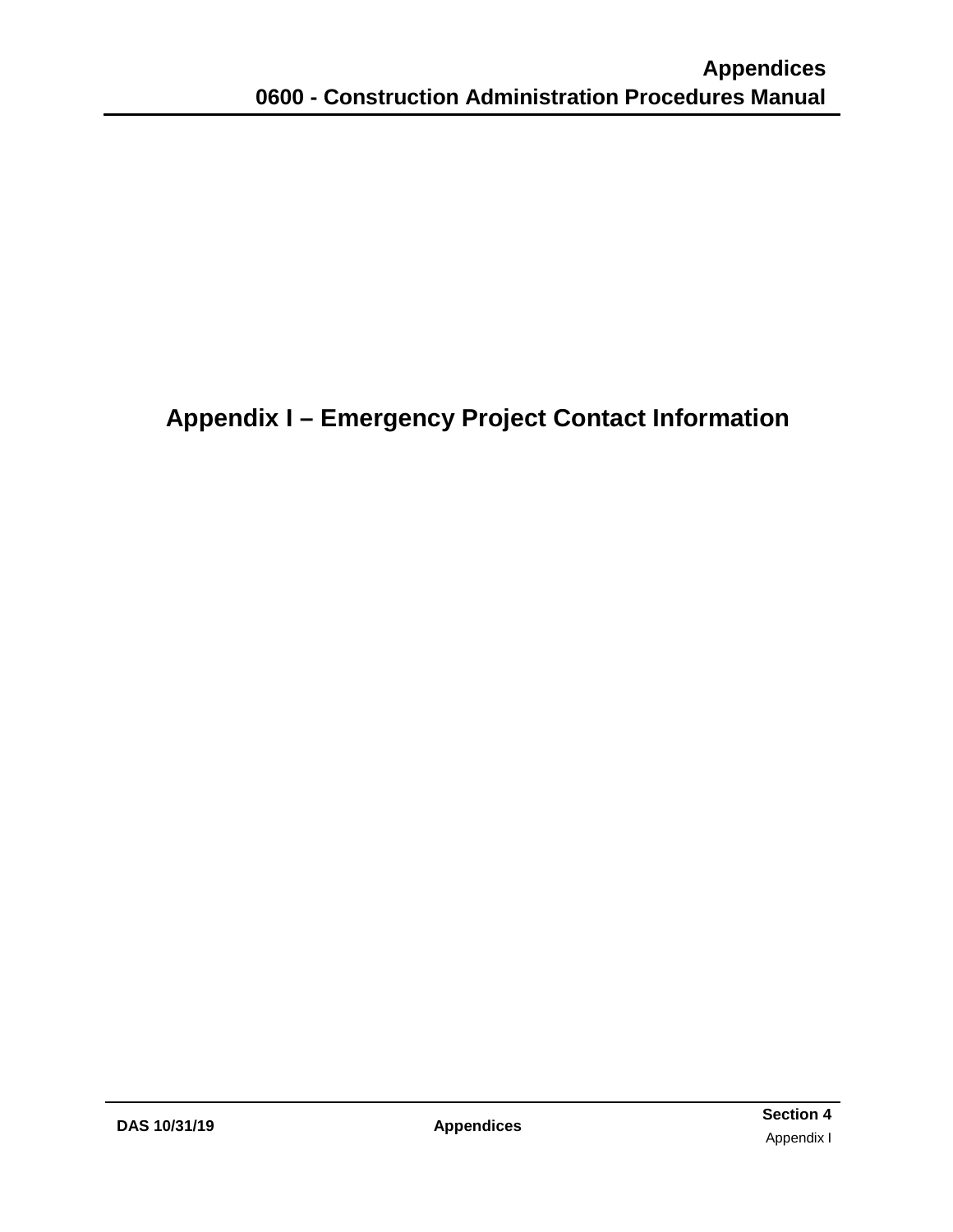#### **Emergency Project Contact Information**

In the event of Emergency, the Client Agency shall Contact the DAS DC, his Executive Assistant, or the ADPM assigned to the Client Agency with notification of such Emergency. Please see below for Emergency Project contact information.

- a. Deputy Commissioner, Noel G. Petra: (860) 713-5858, Noel. Petra@ct.gov
- 
- 
- 
- b. Christopher Lonardo: (860) 713-5071, [christopher.lonardo@ct.gov](mailto:christopher.lonardo@ct.gov)
- c. Peter McClure: (860) 713-5715, [Peter.McClure@ct.gov](mailto:Peter.McClure@ct.gov)
- d. Peter Simmons: (860) 713-5636, [Peter.Simmons@ct.gov](mailto:Peter.Simmons@ct.gov)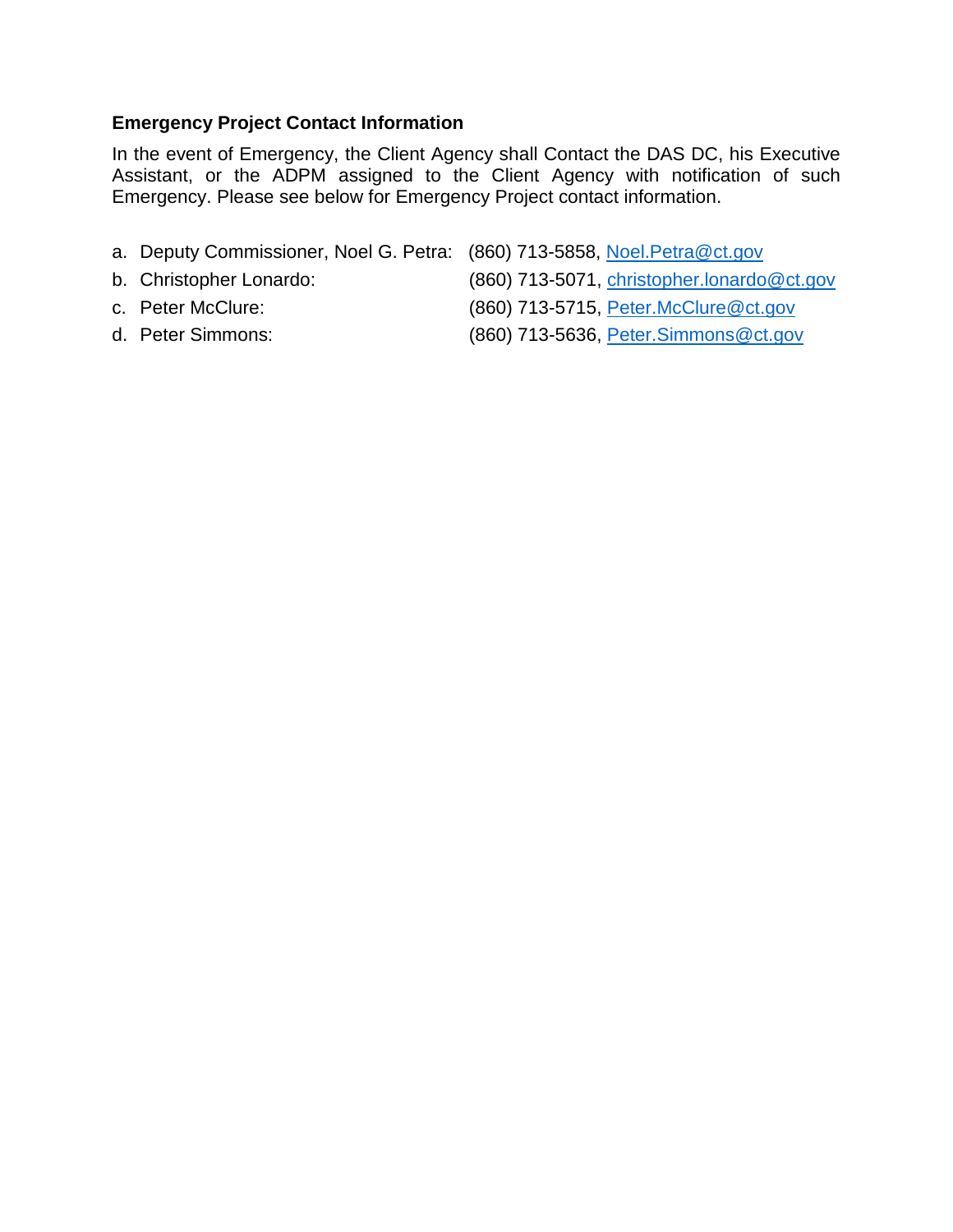<span id="page-31-0"></span>**Appendix II – Capital Project Initiation Request Workflows**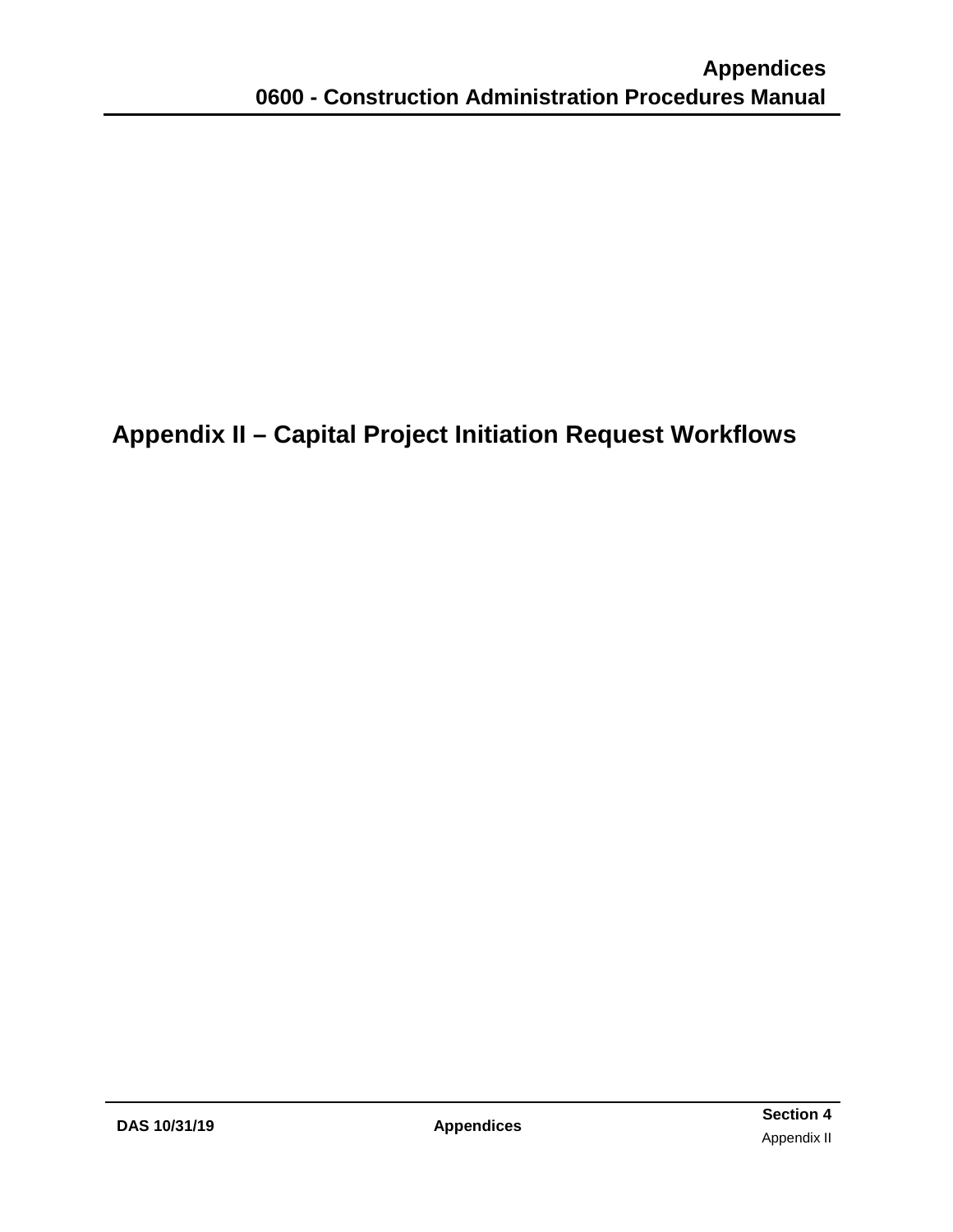

- 1. Construction Support Services (CSS) Craig Russell, Tim O'Brien, Sudesh Harbaran.
- 2. DAS/CS: Assistant Director of Project Management (ADPM), Project Manager (PM), Associate Project Managers (APM).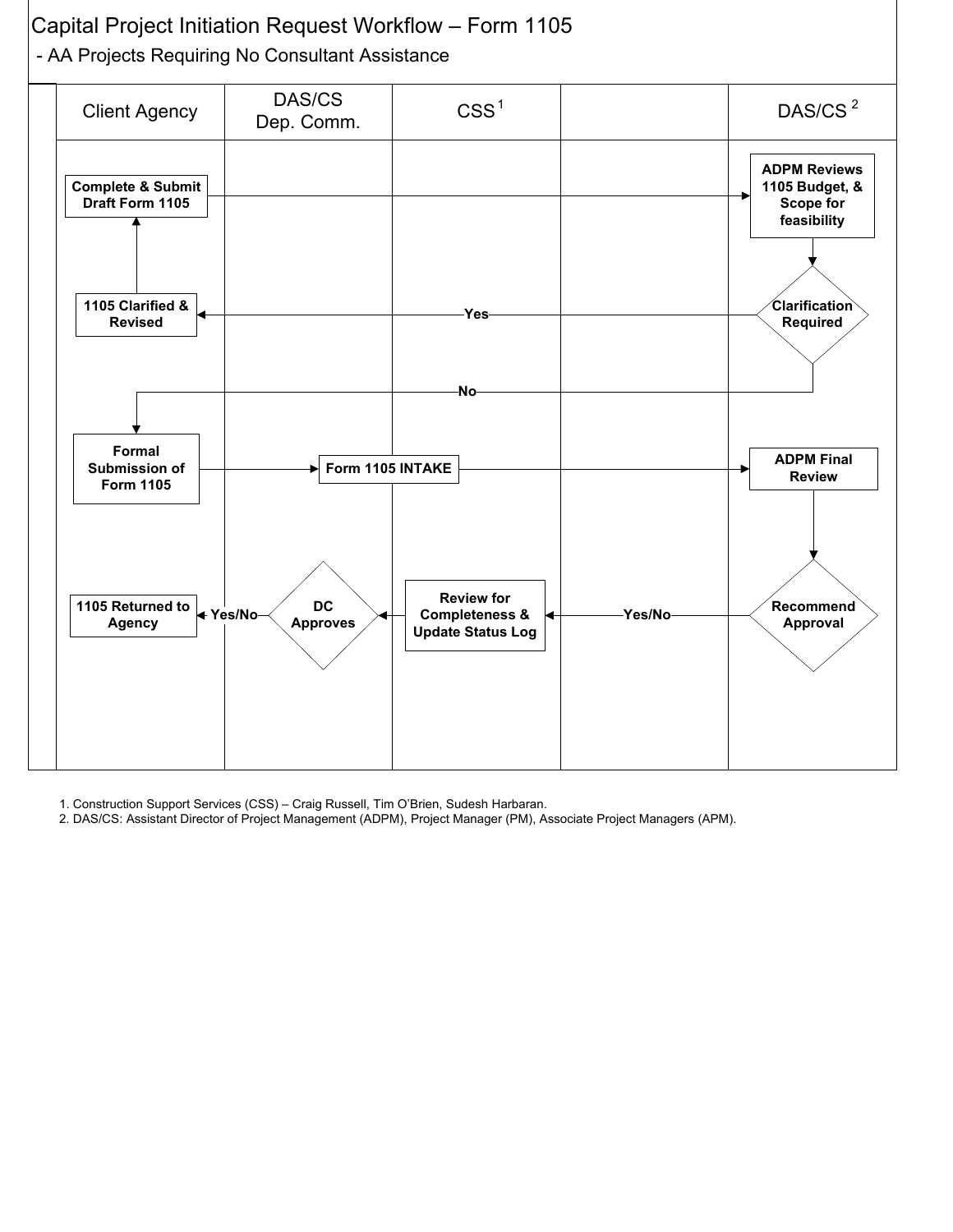

1. Construction Support Services (CSS) – Craig Russell, Tim O'Brien, Sudesh Harbaran.

2. Financial Administrative Services (FAS) – Glenn Knapsack.

3. DAS/CS: Assistant Director of Project Management (ADPM), Project Manager (PM), Associate Project Managers (APM).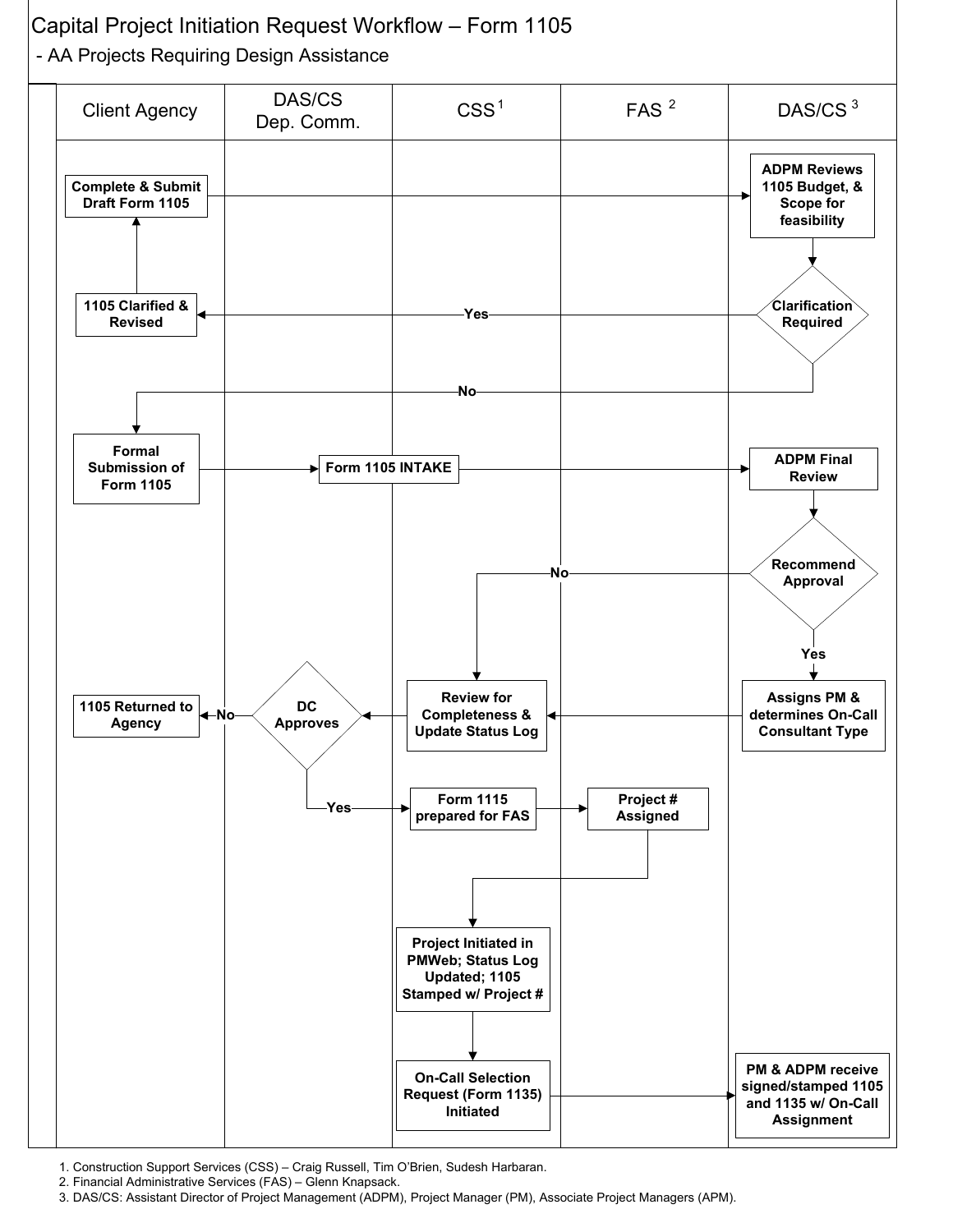

1. Construction Support Services (CSS) – Craig Russell, Tim O'Brien, Sudesh Harbaran.

2. Financial Administrative Services (FAS) – Glenn Knapsack.

3. DAS/CS: Assistant Director of Project Management (ADPM), Project Manager (PM), Associate Project Managers (APM).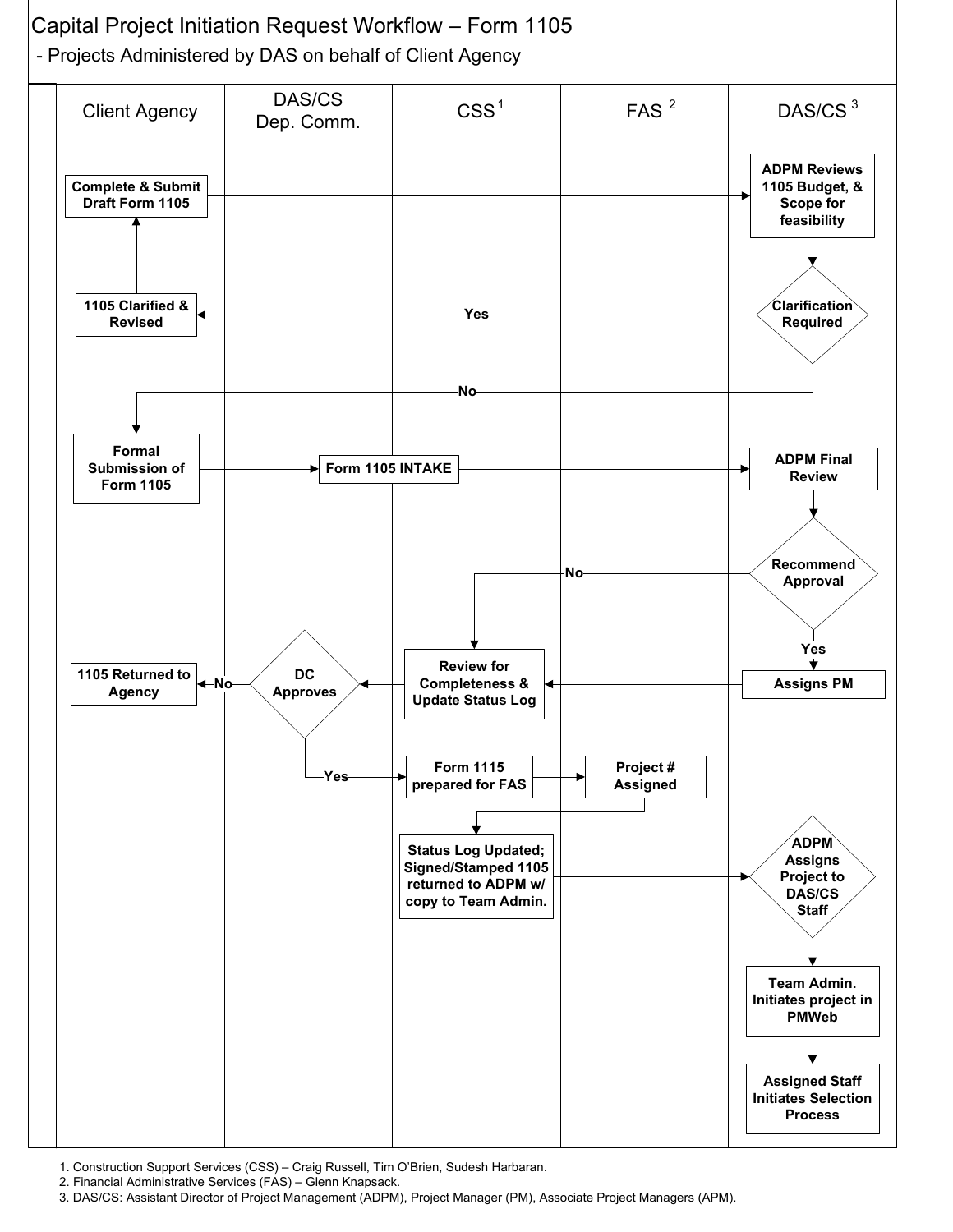